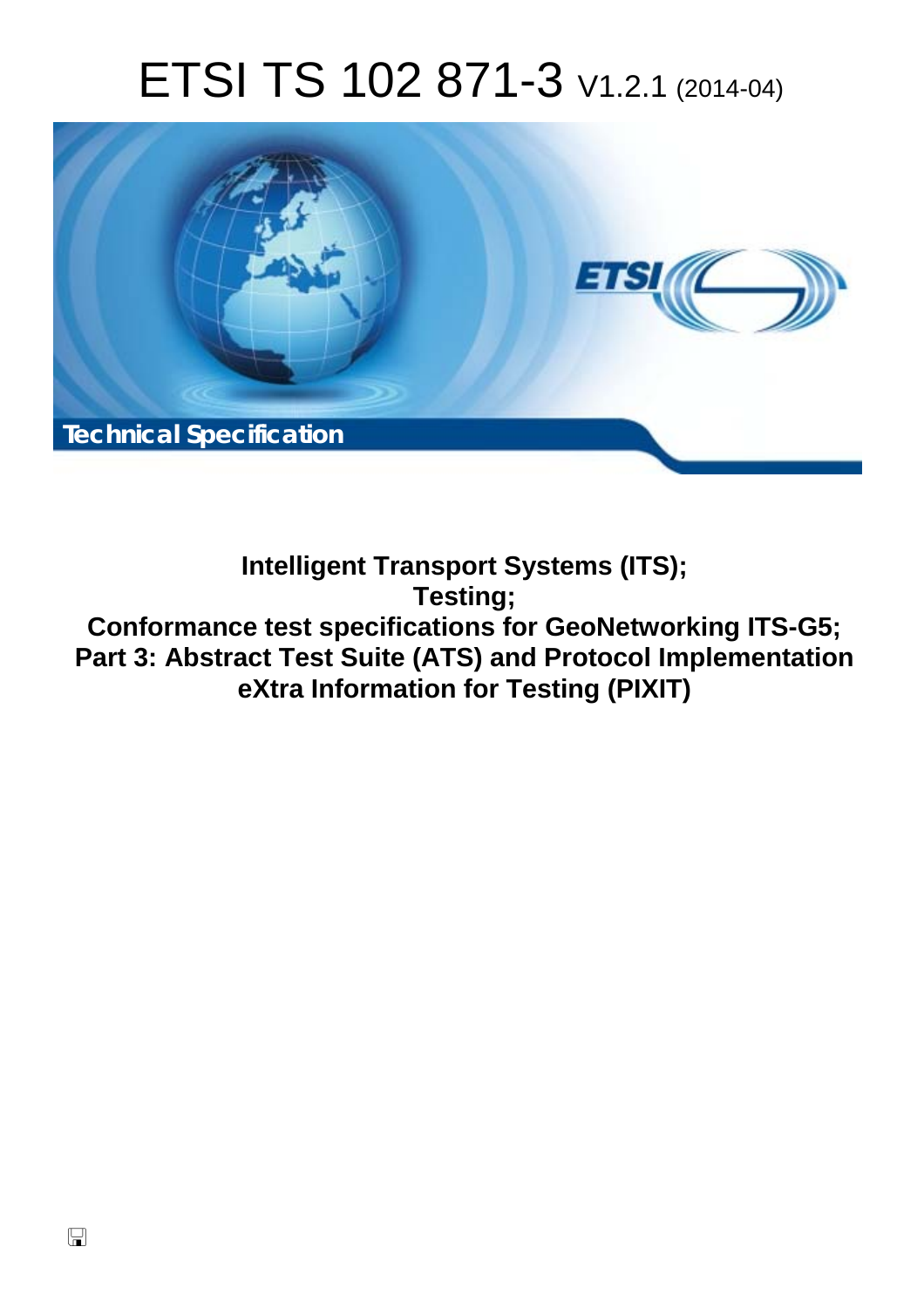Reference RTS/ITS-0030024

Keywords ATS, ITS, network, PIXIT, testing

#### *ETSI*

#### 650 Route des Lucioles F-06921 Sophia Antipolis Cedex - FRANCE

Tel.: +33 4 92 94 42 00 Fax: +33 4 93 65 47 16

Siret N° 348 623 562 00017 - NAF 742 C Association à but non lucratif enregistrée à la Sous-Préfecture de Grasse (06) N° 7803/88

#### *Important notice*

The present document can be downloaded from: [http://www.etsi.org](http://www.etsi.org/)

The present document may be made available in electronic versions and/or in print. The content of any electronic and/or print versions of the present document shall not be modified without the prior written authorization of ETSI. In case of any existing or perceived difference in contents between such versions and/or in print, the only prevailing document is the print of the Portable Document Format (PDF) version kept on a specific network drive within ETSI Secretariat.

Users of the present document should be aware that the document may be subject to revision or change of status. Information on the current status of this and other ETSI documents is available at <http://portal.etsi.org/tb/status/status.asp>

If you find errors in the present document, please send your comment to one of the following services: [http://portal.etsi.org/chaircor/ETSI\\_support.asp](http://portal.etsi.org/chaircor/ETSI_support.asp)

#### *Copyright Notification*

No part may be reproduced or utilized in any form or by any means, electronic or mechanical, including photocopying and microfilm except as authorized by written permission of ETSI.

The content of the PDF version shall not be modified without the written authorization of ETSI. The copyright and the foregoing restriction extend to reproduction in all media.

> © European Telecommunications Standards Institute 2014. All rights reserved.

**DECT**TM, **PLUGTESTS**TM, **UMTS**TM and the ETSI logo are Trade Marks of ETSI registered for the benefit of its Members. **3GPP**TM and **LTE**™ are Trade Marks of ETSI registered for the benefit of its Members and of the 3GPP Organizational Partners.

**GSM**® and the GSM logo are Trade Marks registered and owned by the GSM Association.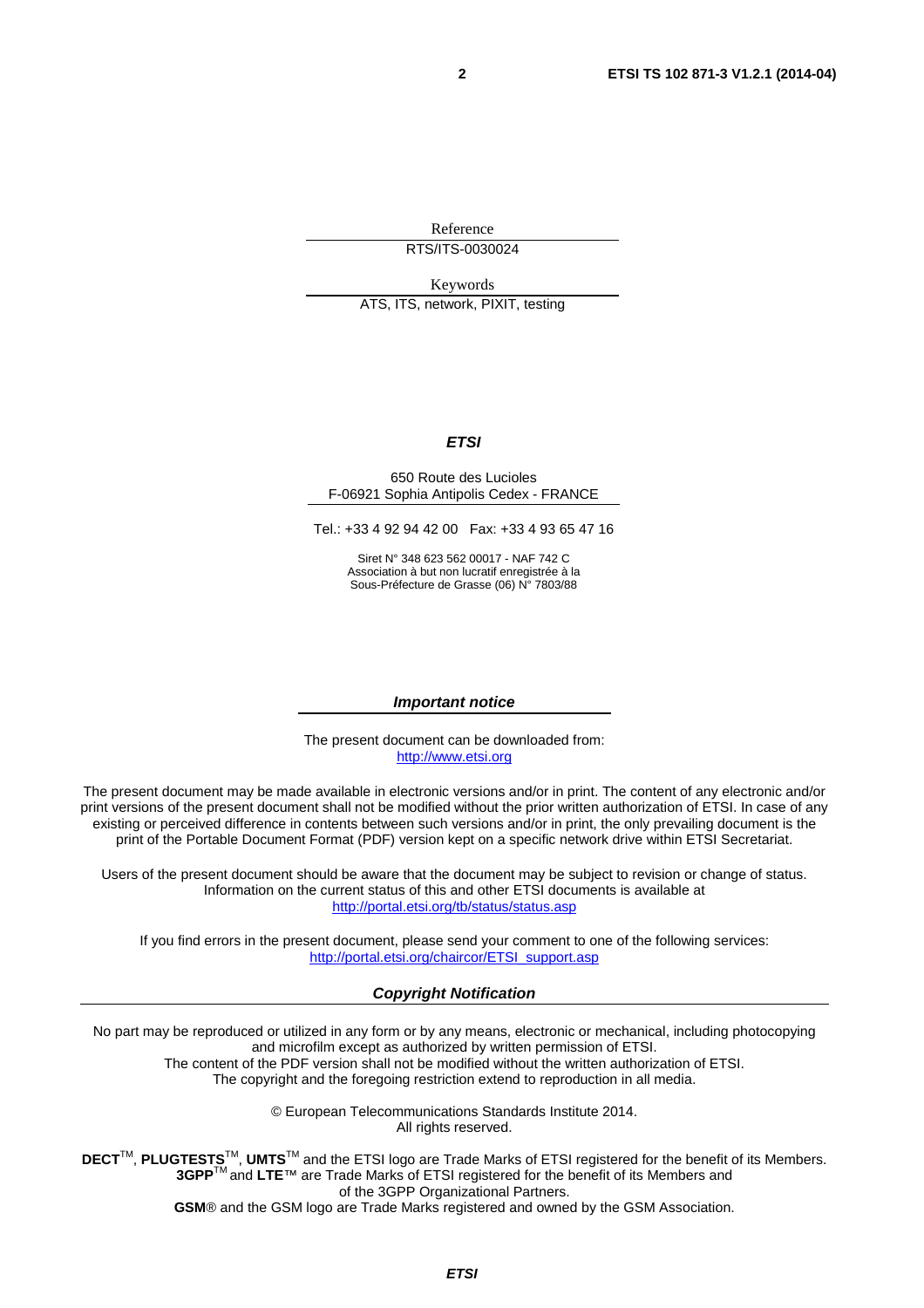## Contents

| 1            |                             |  |
|--------------|-----------------------------|--|
| 2            |                             |  |
| 2.1          |                             |  |
| 2.2          |                             |  |
| 3            |                             |  |
| 3.1          |                             |  |
| 3.2          |                             |  |
|              |                             |  |
| 4<br>4.1     |                             |  |
| 4.2          |                             |  |
| 4.2.1        |                             |  |
| 4.2.2        |                             |  |
| 4.2.3        |                             |  |
| 4.2.4        |                             |  |
| 4.2.5        |                             |  |
| 4.2.6        |                             |  |
| 4.2.7        |                             |  |
| 4.2.8        |                             |  |
| 4.3          |                             |  |
| 4.4<br>4.4.1 |                             |  |
| 4.4.2        |                             |  |
| 4.4.3        |                             |  |
|              |                             |  |
| 5            |                             |  |
| 6            |                             |  |
| 6.1          |                             |  |
| 6.1.1        |                             |  |
| 6.1.1.1      |                             |  |
| 6.1.1.2      |                             |  |
| 6.2<br>6.2.1 |                             |  |
| 6.2.2        |                             |  |
| 6.2.3        |                             |  |
| 6.2.4        |                             |  |
|              |                             |  |
|              | <b>Annex A (normative):</b> |  |
| A.1          |                             |  |
|              | <b>Annex B</b> (normative): |  |
|              |                             |  |
| B.1          |                             |  |
| B.2          |                             |  |
| B.3          |                             |  |
| B.4          |                             |  |
| B.5          |                             |  |
| <b>B.6</b>   |                             |  |
| <b>B.6.1</b> |                             |  |
| <b>B.6.2</b> |                             |  |
|              |                             |  |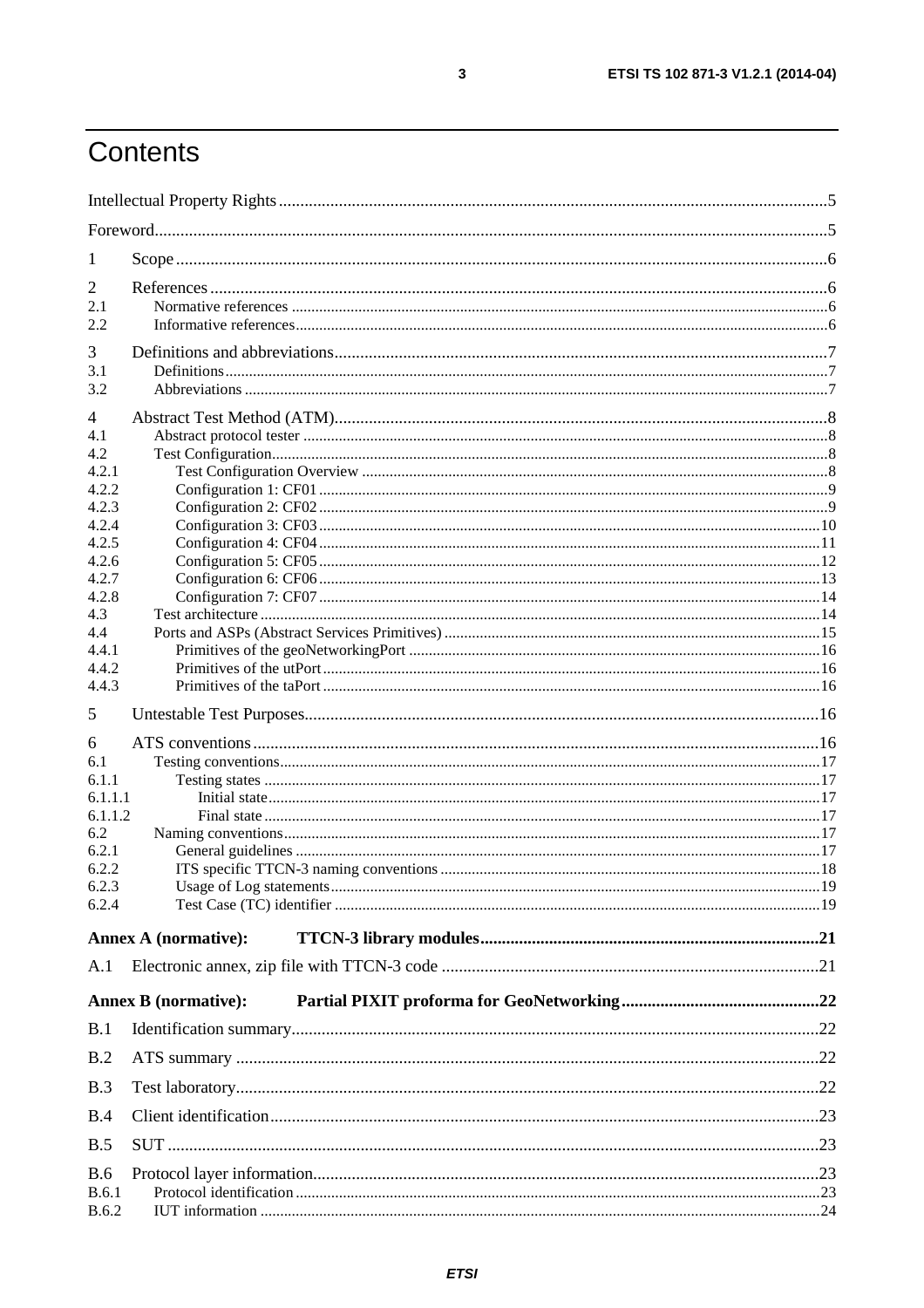| C.1   |                               |  |
|-------|-------------------------------|--|
| C.1.1 |                               |  |
| C.1.2 |                               |  |
| C.1.3 |                               |  |
| C.1.4 |                               |  |
| C.1.5 |                               |  |
| C.2   |                               |  |
| C.3   |                               |  |
| C.4   |                               |  |
| C.5   |                               |  |
| C.6   |                               |  |
| C.7   |                               |  |
|       | <b>Annex D</b> (informative): |  |
|       |                               |  |
|       |                               |  |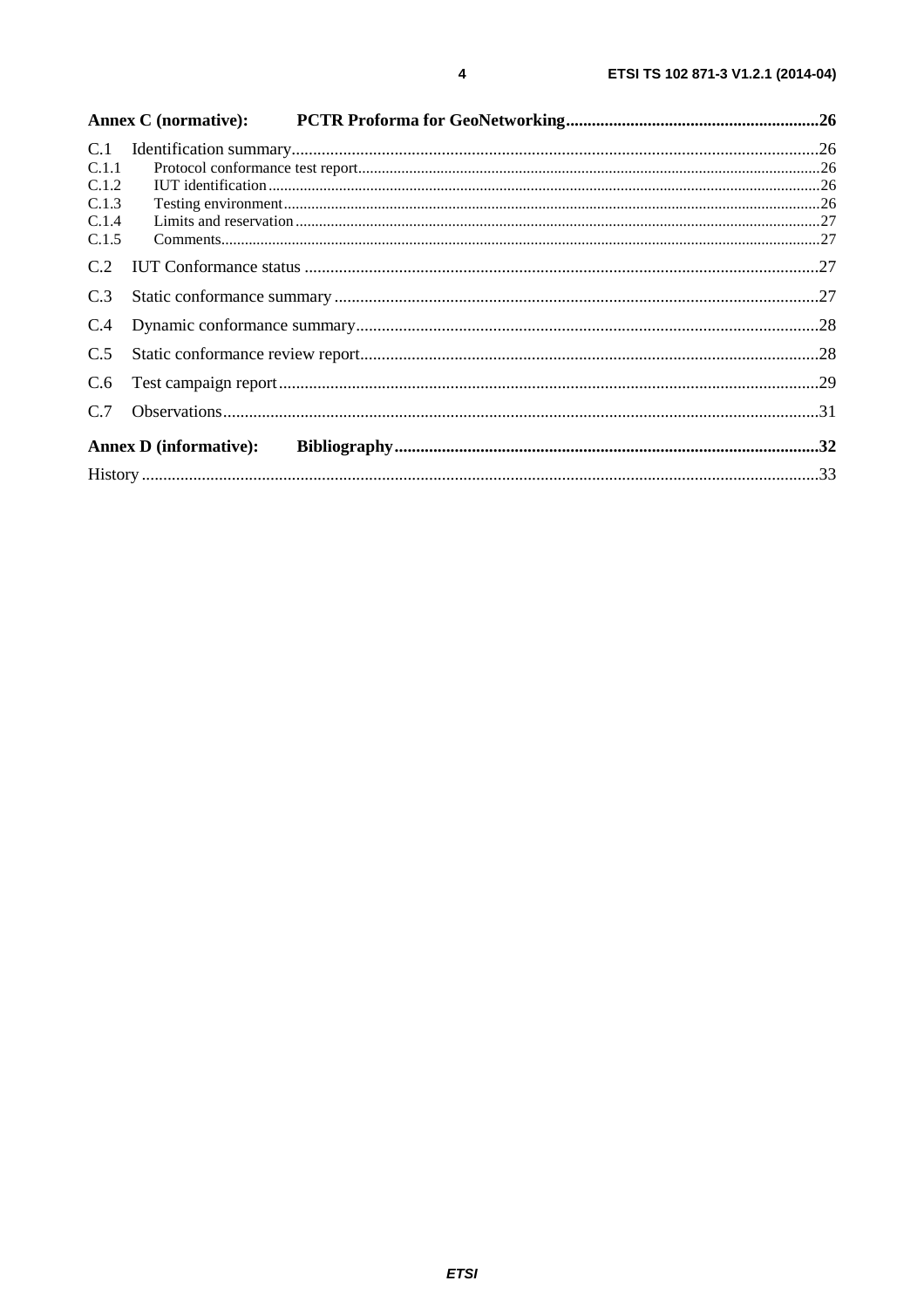## Intellectual Property Rights

IPRs essential or potentially essential to the present document may have been declared to ETSI. The information pertaining to these essential IPRs, if any, is publicly available for **ETSI members and non-members**, and can be found in ETSI SR 000 314: *"Intellectual Property Rights (IPRs); Essential, or potentially Essential, IPRs notified to ETSI in respect of ETSI standards"*, which is available from the ETSI Secretariat. Latest updates are available on the ETSI Web server ([http://ipr.etsi.org\)](http://webapp.etsi.org/IPR/home.asp).

Pursuant to the ETSI IPR Policy, no investigation, including IPR searches, has been carried out by ETSI. No guarantee can be given as to the existence of other IPRs not referenced in ETSI SR 000 314 (or the updates on the ETSI Web server) which are, or may be, or may become, essential to the present document.

### Foreword

This Technical Specification (TS) has been produced by ETSI Technical Committee Intelligent Transport Systems (ITS).

The present document is part 3 of a multi-part deliverable covering Conformance test specification for GeoNetworking ITS-G5 as identified below:

- Part 1: "Test requirements and Protocol Implementation Conformance Statement (PICS) proforma";
- Part 2: "Test Suite Structure and Test Purposes (TSS & TP)";

#### **Part 3: "Abstract Test Suite (ATS) and Protocol Implementation eXtra Information for Testing (PIXIT)".**

The development of ITS test specifications follows the guidance provided in the EG 202 798 [i.1]. Therefore this ATS documentation is also based on the guidance provided in EG 202 798 [i.1].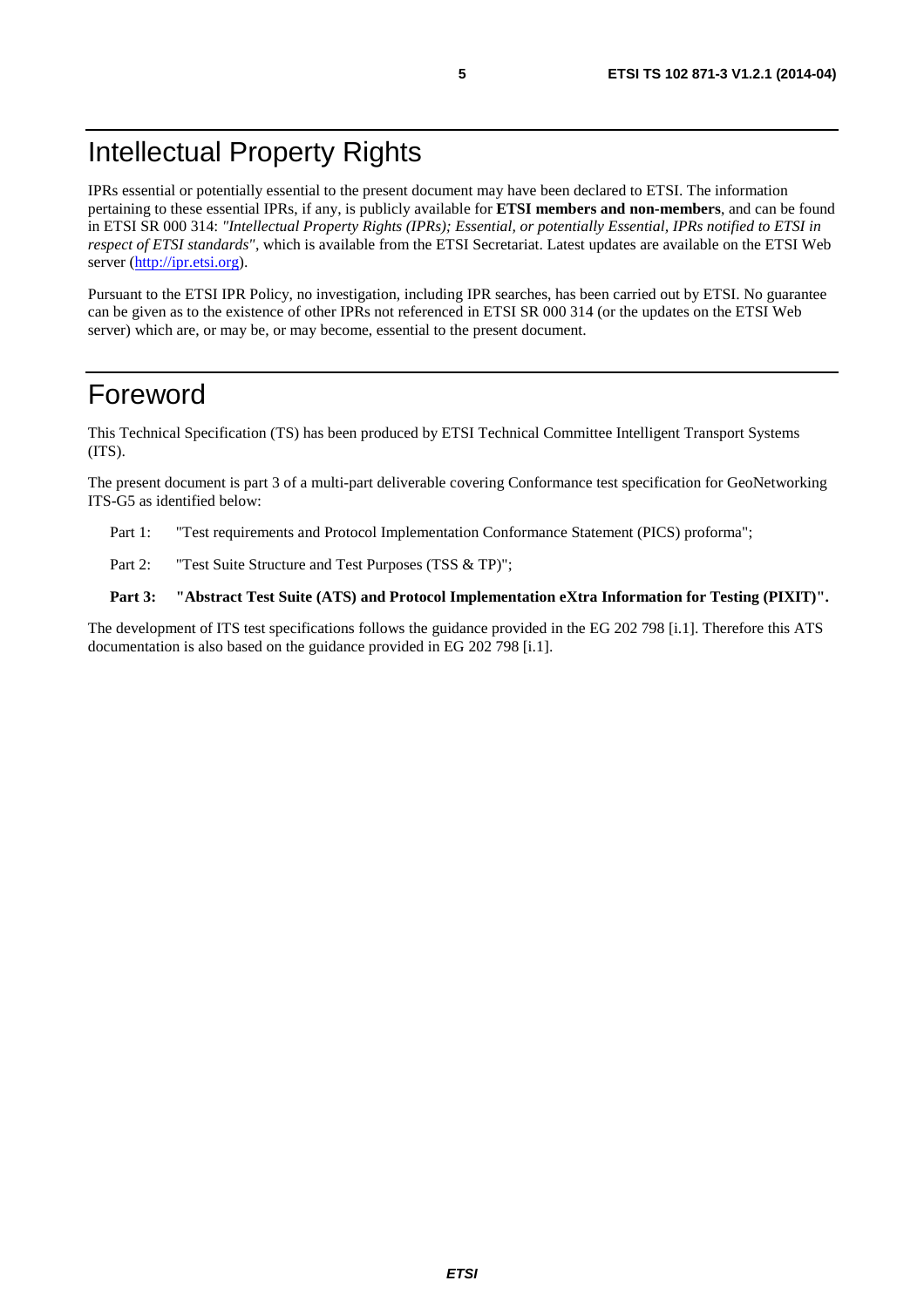### 1 Scope

The present document contains the Abstract Test Suite (ATS) for GeoNetworking ITS-G5 as defined in EN 302 636-4-1 [1] in compliance with the relevant requirements and in accordance with the relevant guidance given in ISO/IEC 9646-7 [5].

The objective of the present document is to provide a basis for conformance tests for GeoNetworking ITS-G5 equipment giving a high probability of inter-operability between different manufacturers' equipment.

The ISO standard for the methodology of conformance testing (ISO/IEC 9646-1 [2] and ISO/IEC 9646-2 [3]) as well as the ETSI rules for conformance testing (ETS 300 406 [6]) are used as a basis for the test methodology.

### 2 References

References are either specific (identified by date of publication and/or edition number or version number) or non-specific. For specific references, only the cited version applies. For non-specific references, the latest version of the referenced document (including any amendments) applies.

Referenced documents which are not found to be publicly available in the expected location might be found at [http://docbox.etsi.org/Reference.](http://docbox.etsi.org/Reference)

### 2.1 Normative references

The following referenced documents are necessary for the application of the present document.

| $[1]$ | ETSI EN 302 636-4-1 (V1.2.0): "Intelligent Transport Systems (ITS); Vehicular Communications;<br>GeoNetworking; Part 4: Geographical addressing and forwarding for point-to-point and point-to-<br>multipoint communications; Sub-part 1: Media-Independent Functionality". |
|-------|-----------------------------------------------------------------------------------------------------------------------------------------------------------------------------------------------------------------------------------------------------------------------------|
| $[2]$ | ISO/IEC 9646-1 (1994): "Information technology - Open Systems Interconnection - Conformance<br>testing methodology and framework - Part 1: General concepts".                                                                                                               |
| $[3]$ | ISO/IEC 9646-2 (1994): "Information technology - Open Systems Interconnection - Conformance<br>testing methodology and framework - Part 2: Abstract Test Suite specification".                                                                                              |
| $[4]$ | ISO/IEC 9646-6 (1994): "Information technology - Open Systems Interconnection - Conformance<br>testing methodology and framework - Part 6: Protocol profile test specification".                                                                                            |
| $[5]$ | ISO/IEC 9646-7 (1995): "Information technology - Open Systems Interconnection - Conformance<br>testing methodology and framework - Part 7: Implementation Conformance Statements".                                                                                          |
| [6]   | ETSI ETS 300 406 (1995): "Methods for testing and Specification (MTS); Protocol and profile<br>conformance testing specifications; Standardization methodology".                                                                                                            |
| $[7]$ | ETSI ES 201 873-1 (V4.5.1): "Methods for Testing and Specification (MTS); The Testing and<br>Test Control Notation version 3; Part 1: TTCN-3 Core Language".                                                                                                                |
| [8]   | ETSI TS 102 871-1: "Intelligent Transport Systems (ITS); Testing; Conformance test<br>specifications for GeoNetworking ITS-G5; Part 1: Test requirements and Protocol Implementation<br>Conformance Statement (PICS) proforma".                                             |

### 2.2 Informative references

The following referenced documents are not necessary for the application of the present document but they assist the user with regard to a particular subject area.

[i.1] ETSI EG 202 798 (V1.1.1): "Intelligent Transport Systems (ITS); Testing; Framework for conformance and interoperability testing".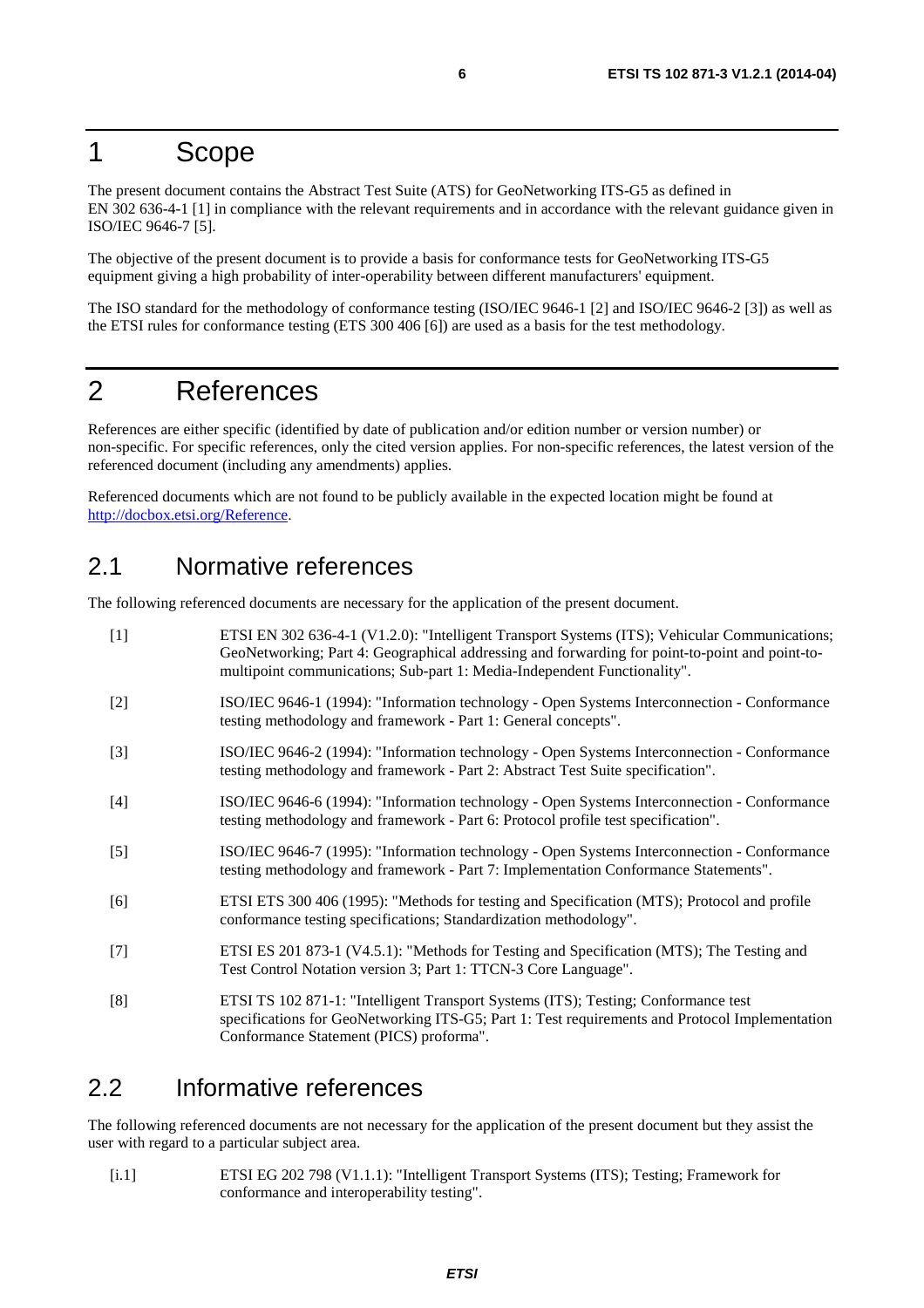## 3 Definitions and abbreviations

### 3.1 Definitions

For the purposes of the present document, the terms and definitions given in EN 302 636-4-1 [1], ISO/IEC 9646-1 [2] and in ISO/IEC 9646-7 [5] apply.

### 3.2 Abbreviations

For the purposes of the present document, the following abbreviations apply:

| ATM          | <b>Abstract Test Method</b>                                   |
|--------------|---------------------------------------------------------------|
| <b>ATS</b>   | <b>Abstract Test Suite</b>                                    |
| BAA          | GeoBroadcast Advanced Algorithm                               |
| BAH          | <b>Basic Header</b>                                           |
| <b>BCA</b>   | GeoBroadcast CBF Algorithm                                    |
| BEA          | Beacon                                                        |
| BI           | <b>Invalid Behaviour</b>                                      |
| CAN          | <b>Controller Area Network</b>                                |
| CAP          | <b>Buffer Capacities</b>                                      |
| CBF          | <b>Contention Based Forwarding</b>                            |
| <b>COH</b>   | Common Header                                                 |
| <b>FPB</b>   | <b>Forwarding Packet Buffer</b>                               |
| <b>FSR</b>   | Forwarder, Sender and the local GeoAdhoc router positions     |
| GAC          | Geographically-Scoped Anycast                                 |
| <b>GBC</b>   | Geographically-Scoped Broadcast                               |
| GNA          | <b>GeoNetworking Address</b>                                  |
| <b>GUC</b>   | Geographically-Scoped Unicast                                 |
| <b>HST</b>   | Header Sub-Type                                               |
| <b>ITS</b>   | <b>Intelligent Transportation Systems</b>                     |
| ITS-G5       | 5 GHz wireless communication                                  |
| <b>IUT</b>   | <b>Implementation Under Test</b>                              |
| LDM          | Local Dynamic Map                                             |
| LOS          | <b>Location Service</b>                                       |
| <b>LPV</b>   | <b>Local Position Vector</b>                                  |
| <b>MTC</b>   | Main Test Component                                           |
| <b>PCTR</b>  | Protocol Conformance Test Report                              |
| <b>PIXIT</b> | Partial Protocol Implementation Extra Information for Testing |
| <b>PTC</b>   | <b>Parallel Test Component</b>                                |
| <b>SAP</b>   | <b>Service Access Point</b>                                   |
| <b>SCS</b>   | <b>System Conformance Statement</b>                           |
| <b>SCTR</b>  | <b>System Conformance Test Report</b>                         |
| <b>SHB</b>   | Single Hop Broadcast                                          |
| SQN          | Sequence Number                                               |
| SUT          | <b>System Under Test</b>                                      |
| TC           | Test Case                                                     |
| TH           | Threshold                                                     |
| TP           | <b>Test Purposes</b>                                          |
| <b>TSB</b>   | Topologically-Scoped Broadcast                                |
| <b>TTCN</b>  | Tree and Tabular Combined Notation                            |
| V2I          | Vehicle-to-Infrastructure                                     |
| V2V          | Vehicle-to-Vehicle                                            |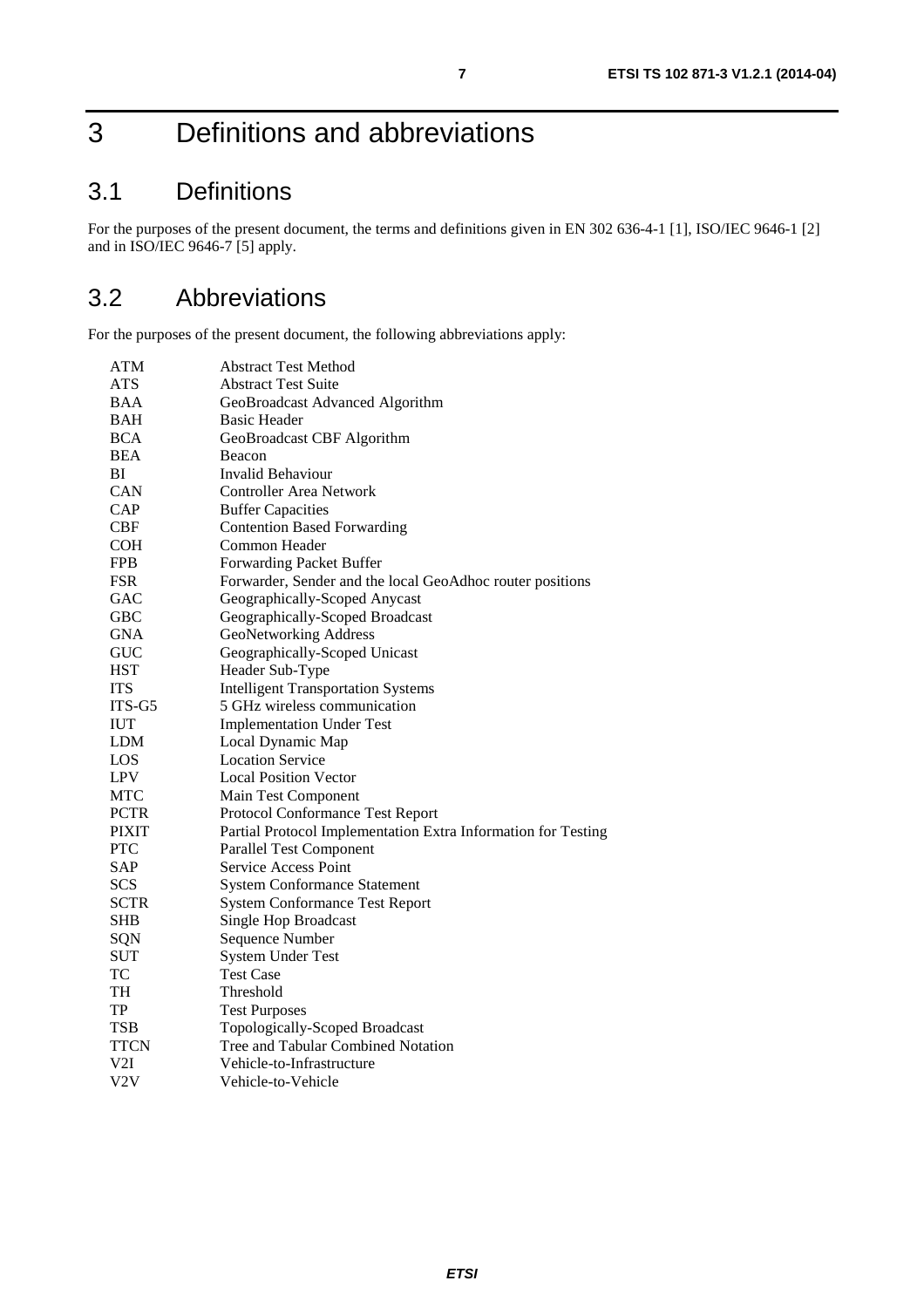## 4 Abstract Test Method (ATM)

### 4.1 Abstract protocol tester

The abstract protocol tester used by the GeoNetworking test suite is described in figure 1. The test system will simulate valid and invalid protocol behaviour, and will analyse the reaction of the IUT.



**Figure 1: Abstract protocol tester - GeoNetworking** 

### 4.2 Test Configuration

### 4.2.1 Test Configuration Overview

This clause introduces the test configurations that have been used for the definition of test purposes. The test configurations cover the various scenarios of the GeoNetworking tests. The test configurations show:



Header and GeoAreaPos Latitude, GeoAreaPos Longitude, DistanceA, DistanceB and Angle fields of the Extended Header.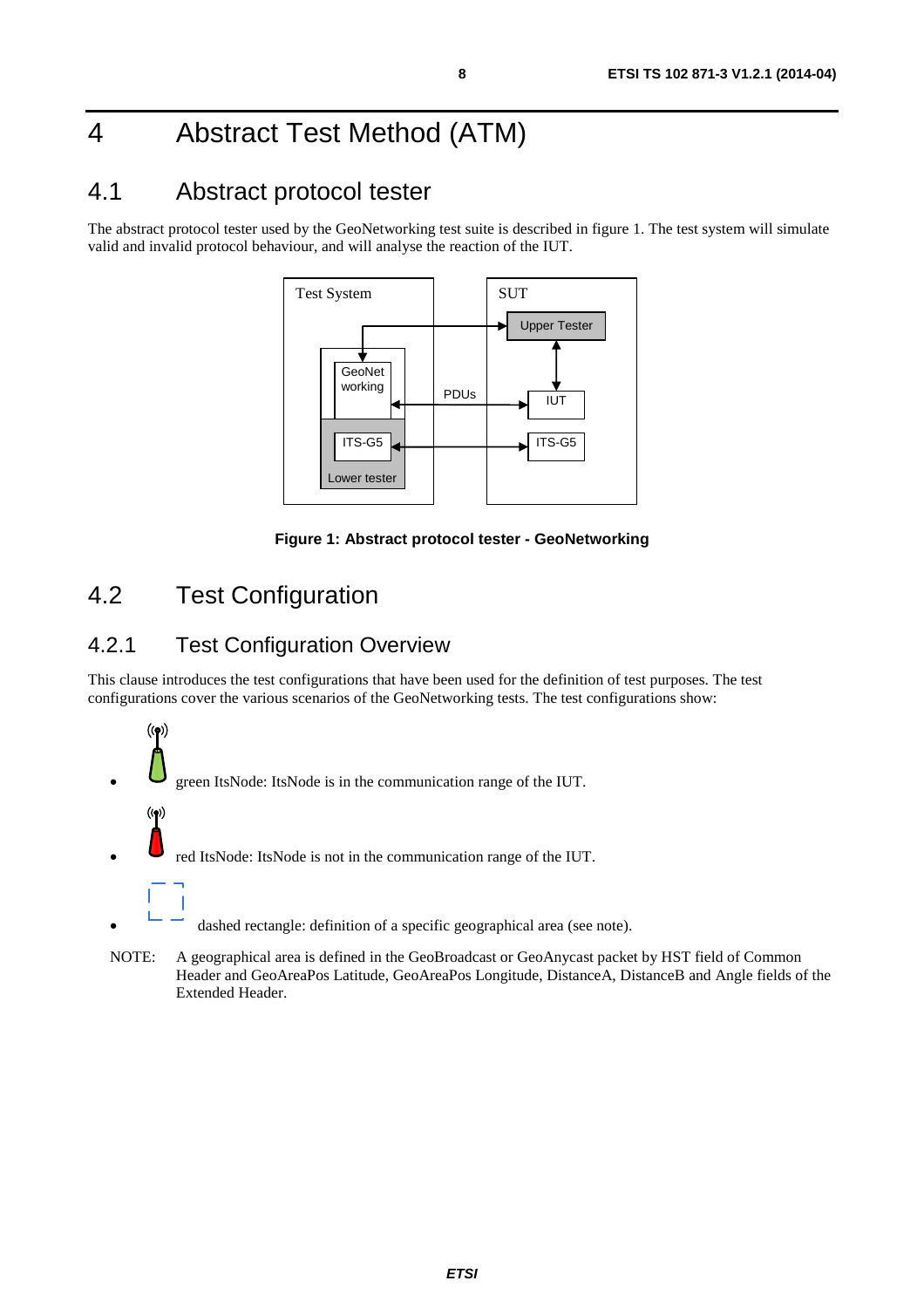Seven test configurations are defined below.

### 4.2.2 Configuration 1: CF01



**Figure 2** 

| <b>ItsNodeA</b> | lis not in IUT's communication range |
|-----------------|--------------------------------------|
| <b>ItsNodeB</b> | is in IUT's communication range      |
|                 | lis in direction of ItsNodeA         |
|                 | lis in AREA1                         |
|                 | is in AREA2                          |
| IUT             | lis in AREA1                         |

## 4.2.3 Configuration 2: CF02



**Figure 3**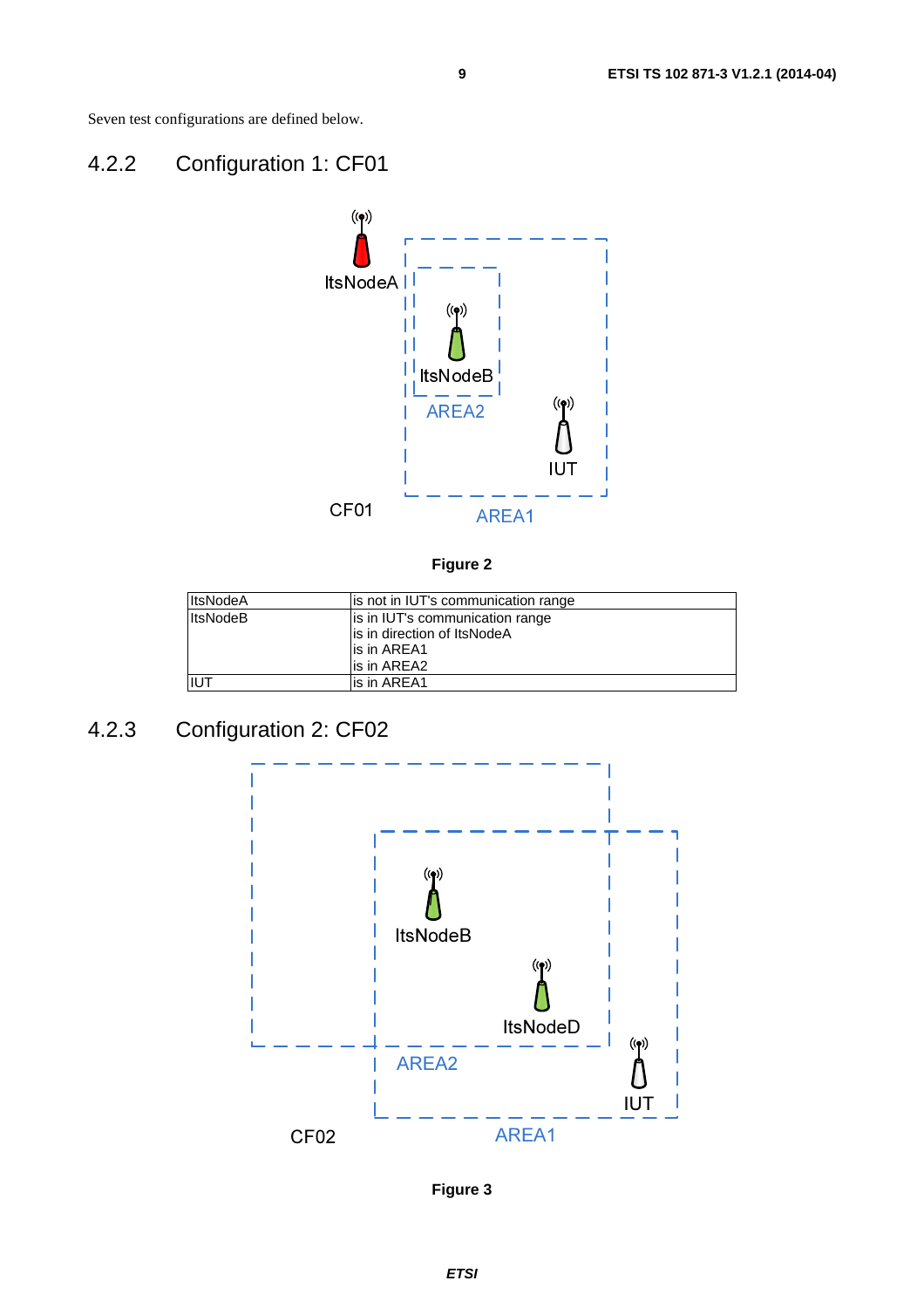| <b>ItsNodeB</b> | is in IUT's communication range  |
|-----------------|----------------------------------|
|                 | lis close to the centre of AREA2 |
|                 | lis in AREA1                     |
|                 | lis in AREA2                     |
| <b>ItsNodeD</b> | is in IUT's communication range  |
|                 | is in direction of ItsNodeB      |
|                 | lis in AREA1                     |
|                 | lis in AREA2                     |
| IIUT            | lis in AREA1                     |

## 4.2.4 Configuration 3: CF03



**Figure 4** 

| <b>ItsNodeA</b> | is not in IUT's communication range |
|-----------------|-------------------------------------|
| <b>ItsNodeB</b> | is in IUT's communication range     |
|                 | is in direction of ItsNodeA         |
|                 | is in AREA1                         |
|                 | is in AREA2                         |
| <b>ItsNodeC</b> | is in IUT's communication range     |
|                 | is not in direction of ItsNodeA     |
| <b>IIUT</b>     | is in AREA1                         |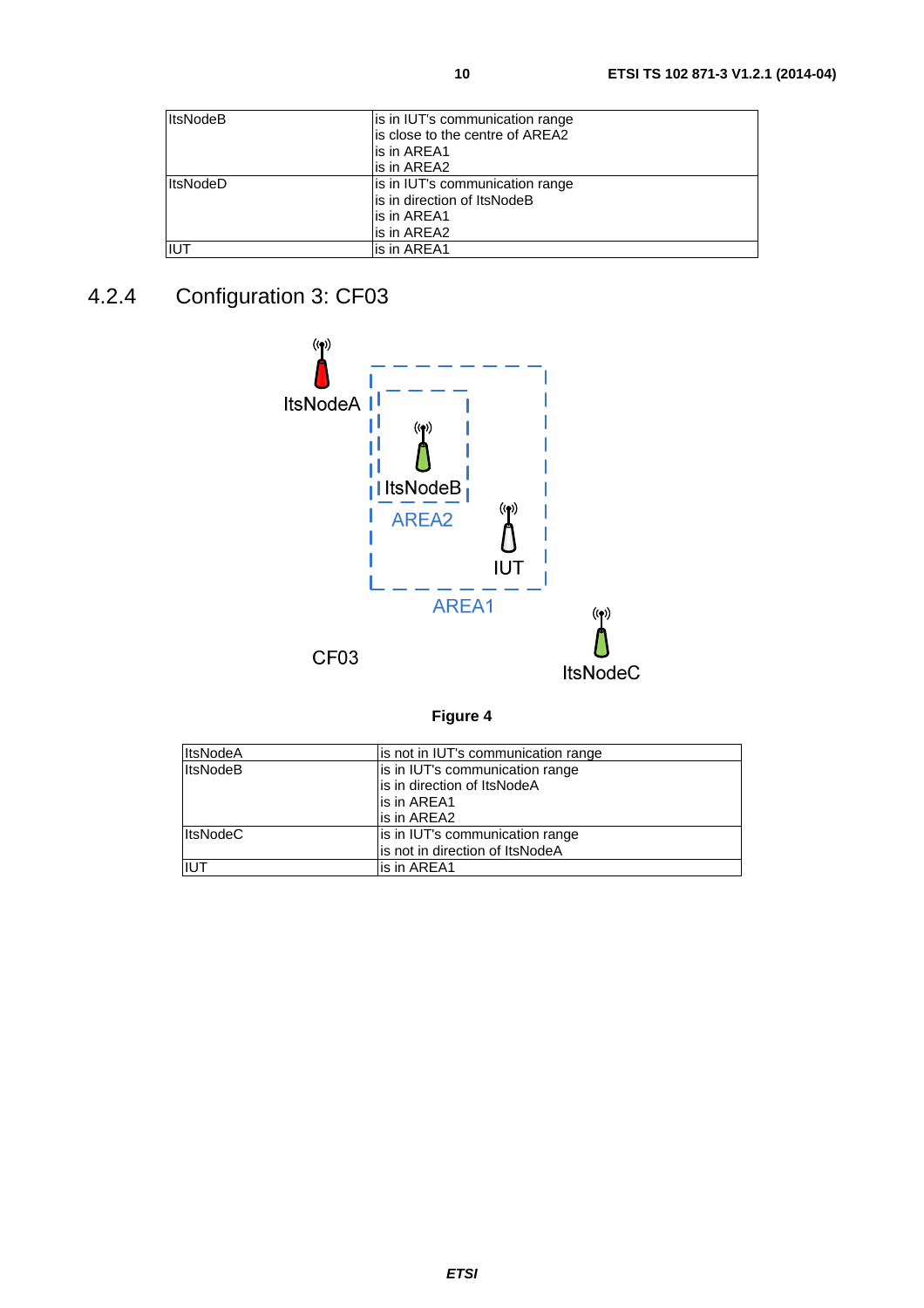

## 4.2.5 Configuration 4: CF04

**Figure 5** 

| <b>ItsNodeA</b> | is not in IUT's communication range |
|-----------------|-------------------------------------|
| <b>ItsNodeB</b> | is in IUT's communication range     |
|                 | lis in direction of ItsNodeA        |
|                 | is closer to ItsNodeA than ItsNodeD |
|                 | is in AREA1                         |
|                 | is in AREA2.                        |
|                 | is close to the centre of AREA2     |
| <b>ItsNodeC</b> | is in IUT's communication range     |
|                 | is not in direction of ItsNodeA     |
| <b>ItsNodeD</b> | is in IUT's communication range     |
|                 | lis in direction of ItsNodeA        |
|                 | is in AREA1                         |
|                 | is in AREA2                         |
| <b>IUT</b>      | is in AREA1                         |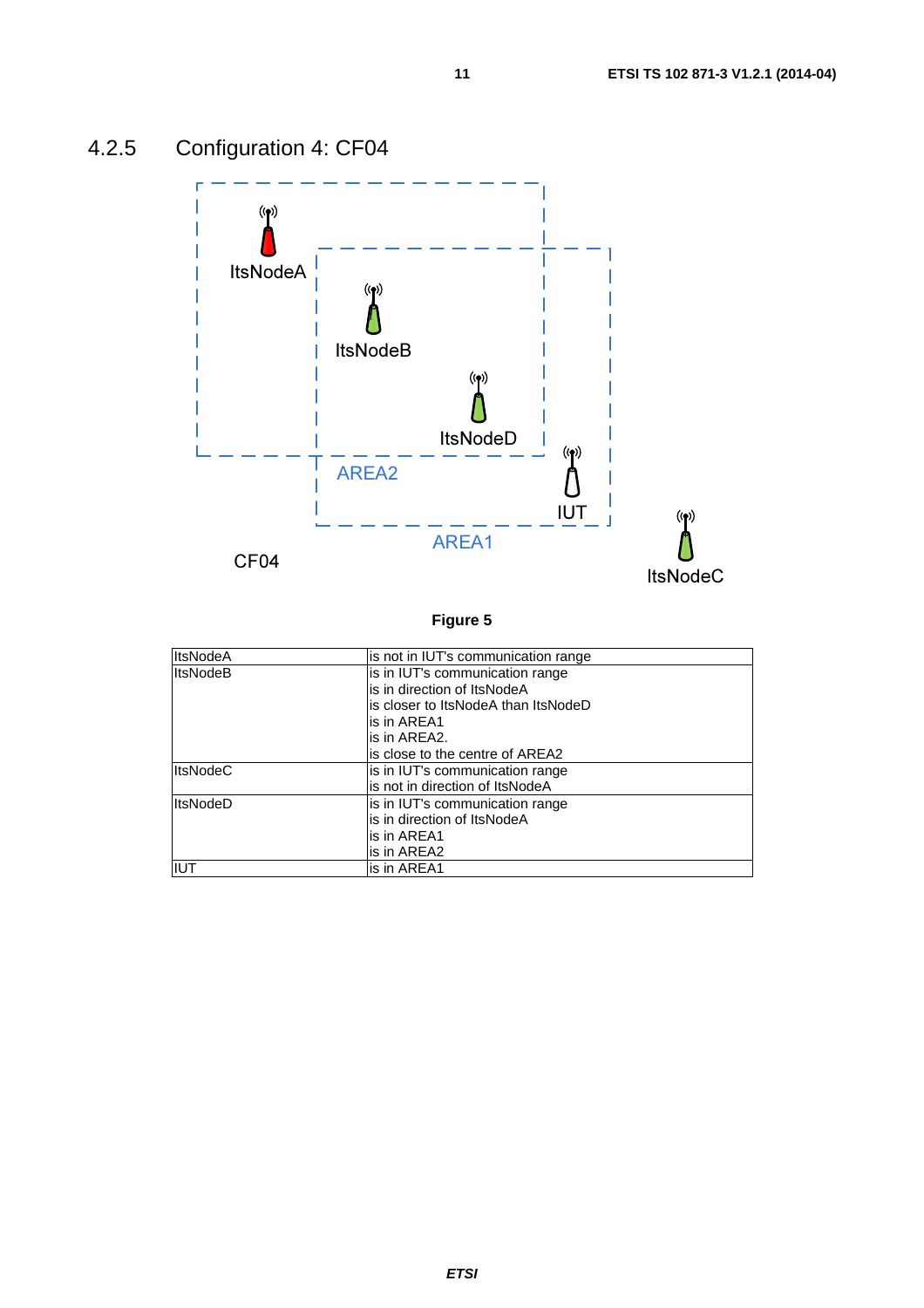## 4.2.6 Configuration 5: CF05



### **Figure 6**

| <b>ItsNodeB</b> | is in IUT's communication range                           |
|-----------------|-----------------------------------------------------------|
|                 | is in AREA1                                               |
|                 | is close to the centre of AREA1                           |
| <b>ItsNodeE</b> | is in IUT's communication range                           |
|                 | lis in AREA1                                              |
| <b>IIUT</b>     | is in AREA1                                               |
|                 | is closer to ItsNodeB than ItsNodeE ( $Dist_R < Dist_F$ ) |
|                 | Angle FSR formed by ItsNodeE, ItsNodeB and IUT is less    |
|                 | than Angle_TH                                             |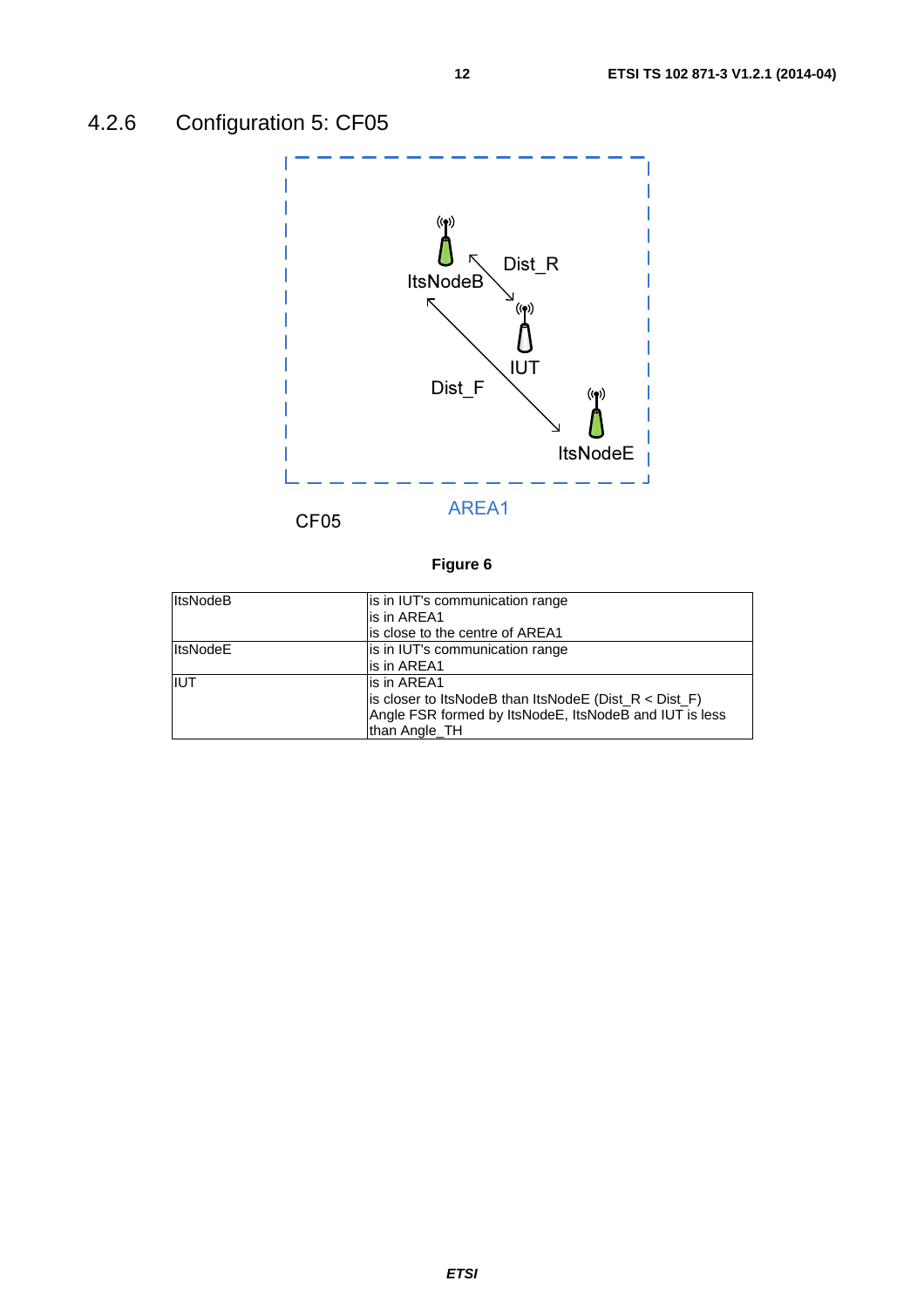

### **Figure 7**

| <b>ItsNodeB</b> | is in IUT's communication range<br>lis in AREA1<br>is close to the centre of AREA1                                                                     |
|-----------------|--------------------------------------------------------------------------------------------------------------------------------------------------------|
| <b>ItsNodeF</b> | is in IUT's communication range<br>is in AREA1                                                                                                         |
| <b>IIUT</b>     | is in AREA1<br>is closer to ItsNodeB than ItsNodeE ( $Dist_R < Dist_F$ )<br>Angle FSR formed by ItsNodeF, ItsNodeB and IUT is<br>greater than Angle_TH |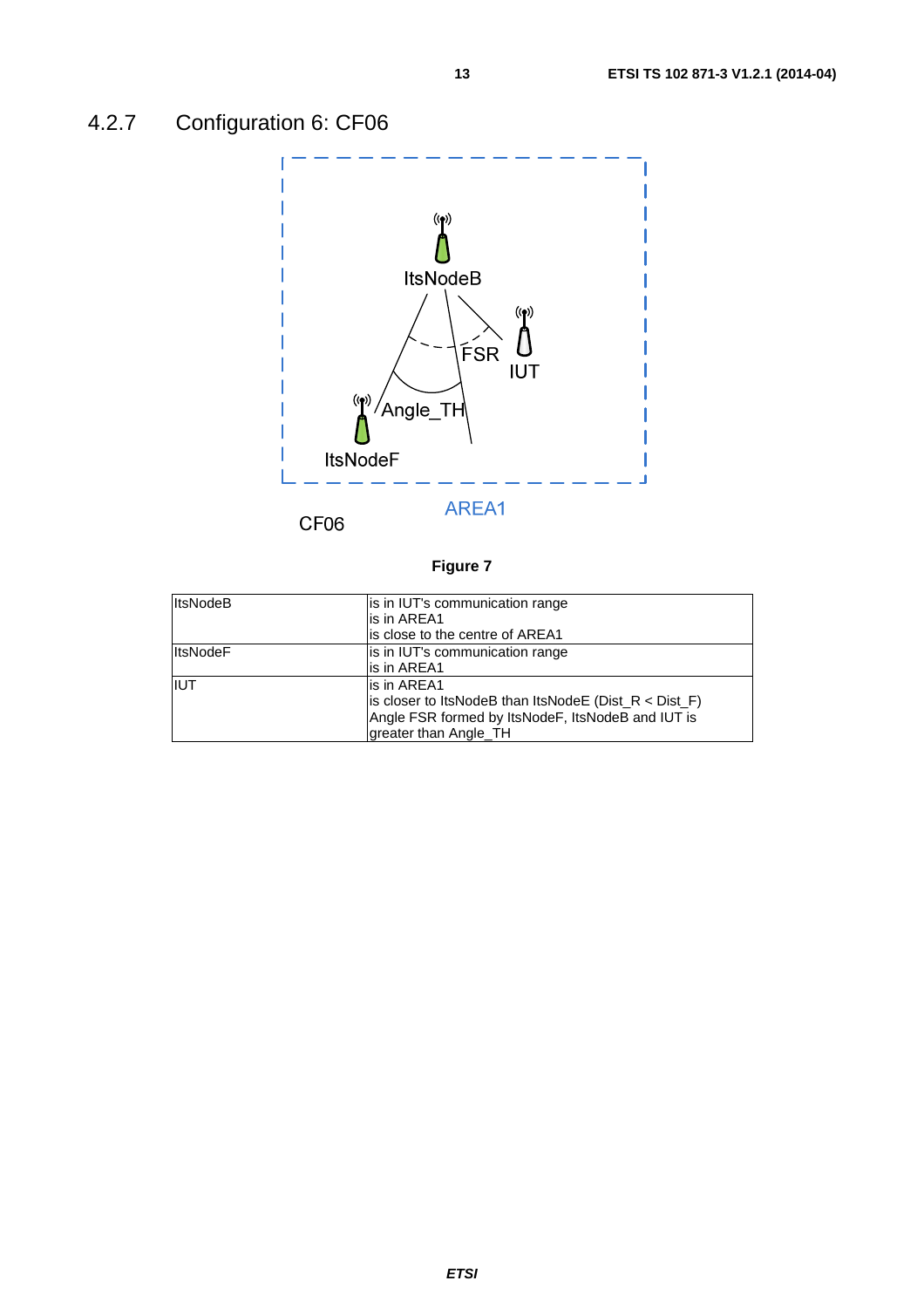

#### **Figure 8**

| <b>ItsNodeB</b> | is in IUT's communication range<br>is in AREA1<br>is close to the centre of AREA1                                                                                                 |
|-----------------|-----------------------------------------------------------------------------------------------------------------------------------------------------------------------------------|
| <b>ItsNodeD</b> | is in IUT's communication range<br>is in AREA1<br>is closer to ItsNodeB than IUT ( $Dist_R > Dist_F$ )<br>Angle FSR formed by ItsNodeD, ItsNodeB and IUT is less<br>than Angle TH |
| IUT             | is in AREA1                                                                                                                                                                       |

### 4.3 Test architecture

The present document implements the general TTCN-3 test architecture described in EG 202 798 [i.1], clause 6.3.2 and clause 8.3.1.

Figure 9 shows the TTCN-3 test architecture used for the GeoNetworking ATS. In single-component testcases (configuration CF01), the MTC is of type ItsNt and communicates with SUT over geoNetworkingPort. In multi-component testcases (configuration CF02, CF03 and CF04), the MTC is of type ItsMtc and is used to synchronize the different PTCs. The PTCs are implemented using ItsNt components and communicate with SUT over geoNetworkingPort. Port geoNetworkingPort is used to exchange GeoNetworking protocol messages between the GeoNetworking test components and the GeoNetworking IUT.

The Upper tester entity in the SUT enables triggering GeoNetworking functionalities by simulating primitives from application or LDM entities. It is required to trigger the GeoNetworking layer in the SUT to send GeoNetworking messages, which are resulting from upper layer primitives. Furthermore, receiving GeoNetworking messages may result for the GeoNetworking layer in sending primitives to the upper layer.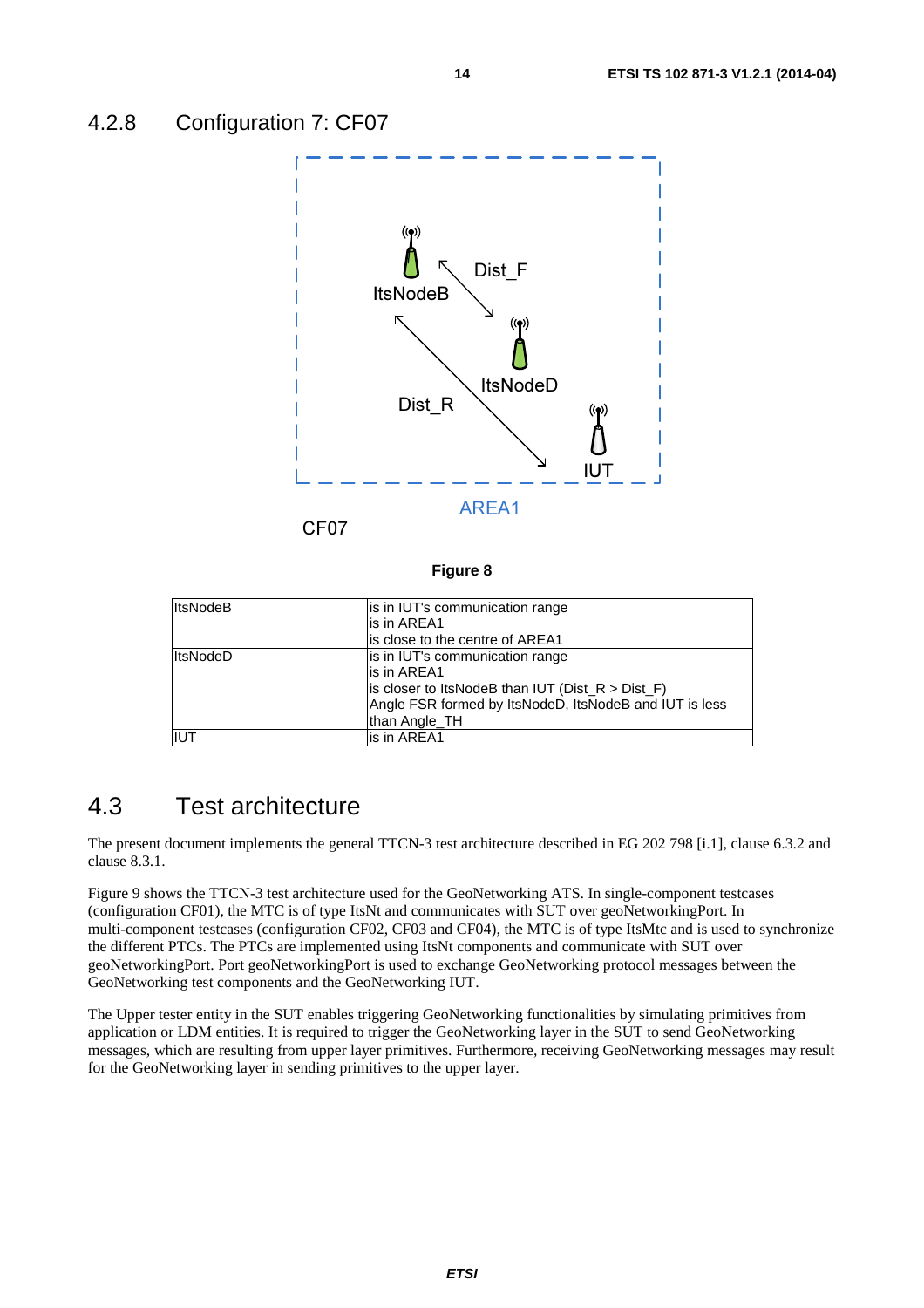

#### **Figure 9: Test system architecture**

In multi-component testcases, each PTC maps the geoNetworkingPort. In this case, the geoNetworkingPort is connected in a one-to-many manner, as described in ES 201 873-1 [7], clause 9.1, Figure 6h.

For each PTC mapping the geoNetworkingPort, the test adapter shall assign a different MAC layer address which will be used for all send operations of this PTC. In addition the test adapter shall follow the rules below when receiving GeoNetworking packets:

- If the lower layer headers indicate a broadcasted message, then enqueue the GeoNetworking packet on all PTCs.
- Otherwise, use the lower layer destination MAC address to determine on which PTC the GeoNetworking packet shall be enqueued.

### 4.4 Ports and ASPs (Abstract Services Primitives)

Two ports are used by the GeoNetworking ATS:

- The geoNetworkingPort, of type GeoNetworkingPort
- The utPort of type UpperTesterPort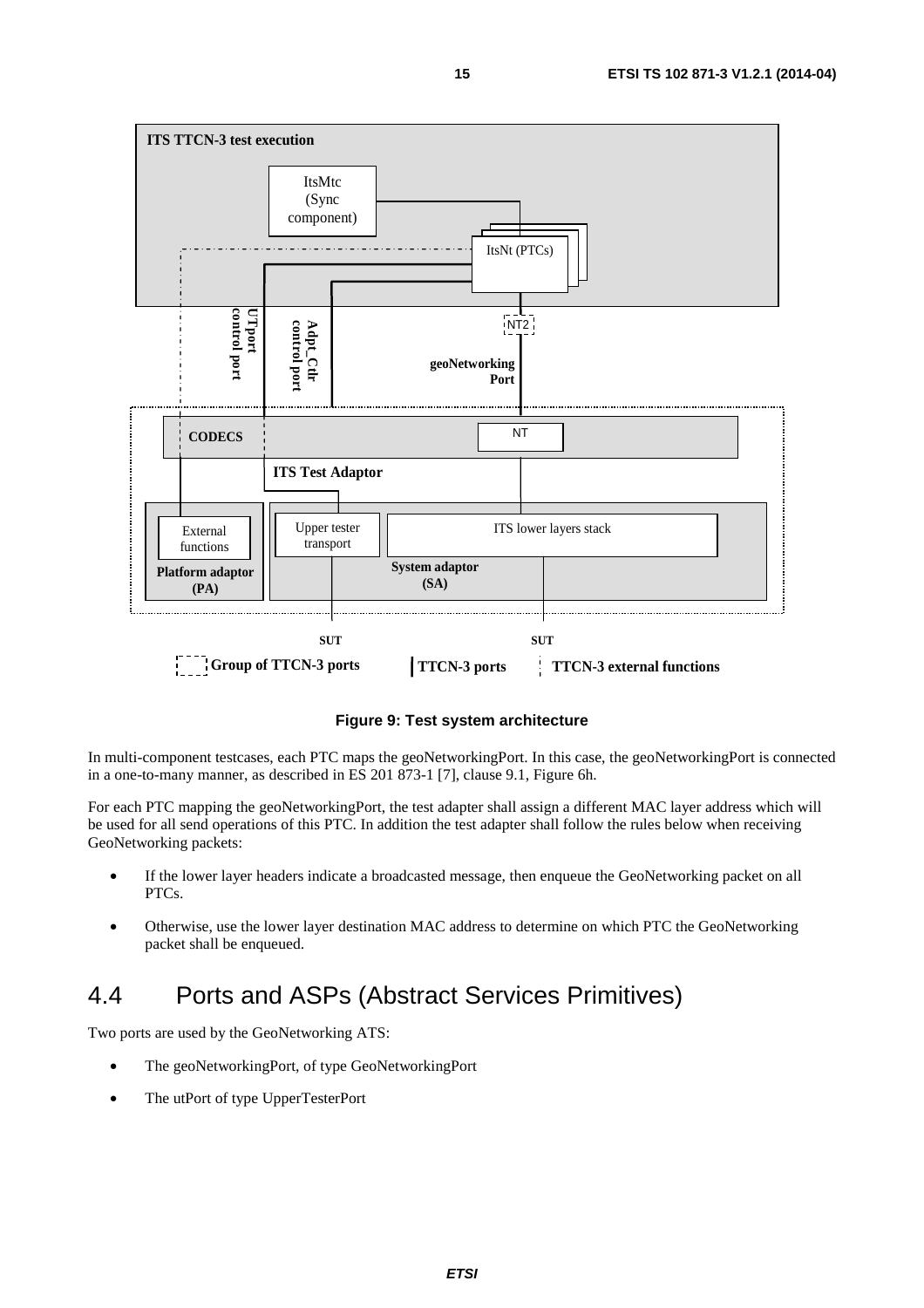### 4.4.1 Primitives of the geoNetworkingPort

Two types of primitives are used in the geoNetworkingPort:

- The geoNetworkingInd primitive used to receive messages of type GeoNetworkingPacket.
- The geoNetworkingReq primitive used to send messages of type GeoNetworkingPacket.

### 4.4.2 Primitives of the utPort

This port uses two types of primitives:

- The UtInitialize primitive used to initialise IUT
- The UtTrigger primitive used trigger upper layer events in IUT

### 4.4.3 Primitives of the taPort

This port uses the following primitives to trigger special behaviour in Test adapter:

- AcStartBeaconing: Test adapter shall start sending beacon messages for a simulated ITS node
- AcStopBeaconing: Test adapter shall stop sending beacon messages for a simulated ITS node
- AcStartPassBeaconing: Test adapter shall transmit received beacon messages to TTCN-3 script
- AcStopPassBeaconing: Test adapter shall not transmit received beacon messages to TTCN-3 script
- AcStartBeaconingMultipleNeighbour: Test adapter shall start sending beacon messages for multiple simulated ITS nodes
- AcStopBeaconingMultipleNeighbour: Test adapter shall stop sending beacon messages for multiple simulated ITS nodes
- AcGetLongPosVector used to retrieve IUT's position (extracted from IUT's beacon messages)

## 5 Untestable Test Purposes

Table 1 gives a list of TP, which are not implemented in the ATS due to the restriction of the chosen ATM.

#### **Table 1: Untestable TP**

| est<br><b>urnose</b> | $\mathbf{11}$ |
|----------------------|---------------|
| None                 |               |

## 6 ATS conventions

The ATS conventions are intended to give a better understanding of the ATS but they also describe the conventions made for the development of the ATS. These conventions shall be considered during any later maintenance or further development of the ATS.

The ATS conventions contain two clauses, the testing conventions and the naming conventions. The testing conventions describe the functional structure of the ATS. The naming conventions describe the structure of the naming of all ATS elements.

To define the ATS, the guidelines of the document ETS 300 406 [6] was considered.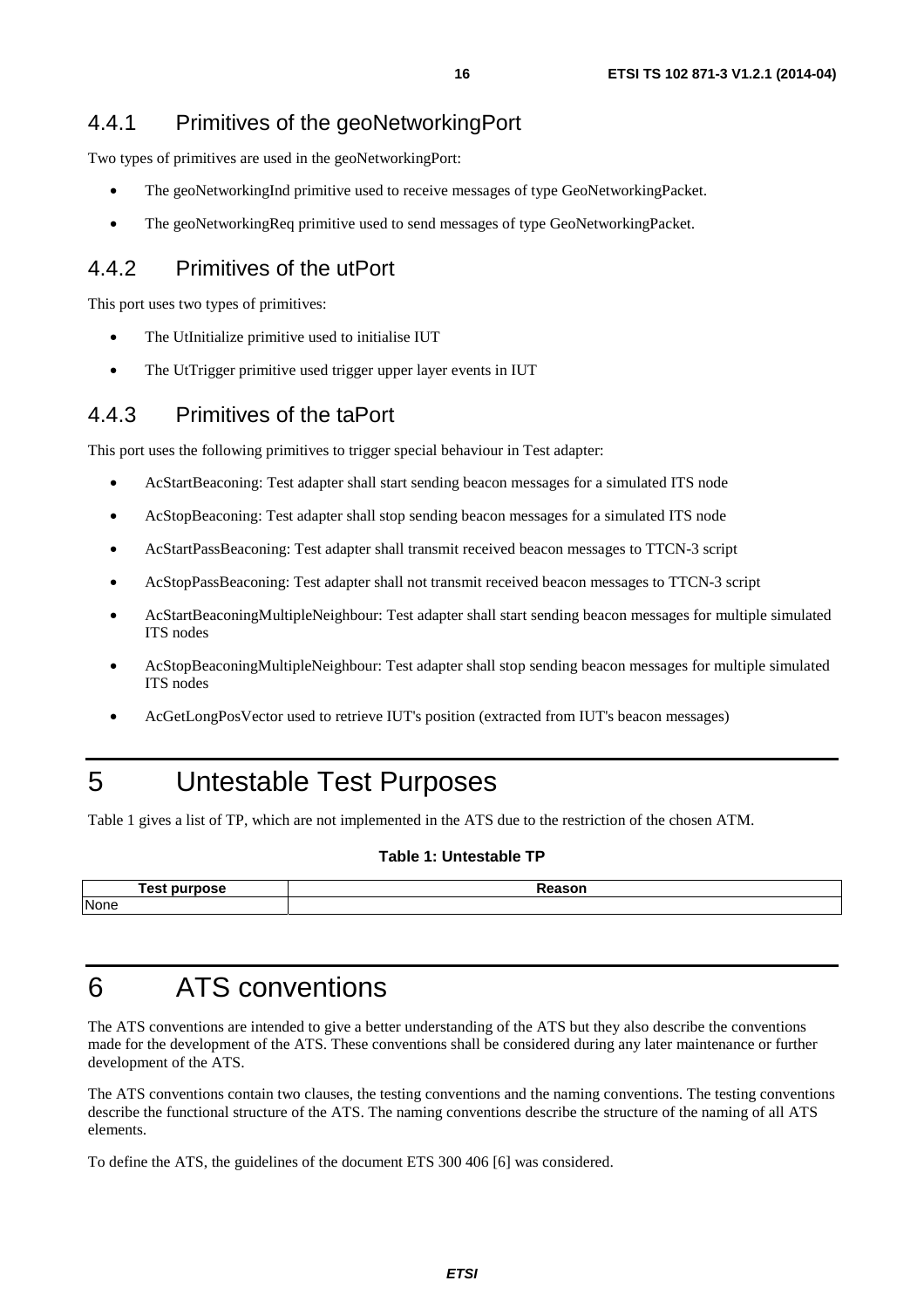### 6.1 Testing conventions

### 6.1.1 Testing states

#### 6.1.1.1 Initial state

All test cases start with the function f\_prInitialState. This function brings the IUT in an "initialized" state by invoking the upper tester primitive UtInitialize.

#### 6.1.1.2 Final state

All test cases end with the function f\_poDefault. This function brings the IUT back in an "idle" state. As no specific actions are required for the idle state in the base standard, the function f\_ poDefault does not invoke any action.

As necessary, further actions may be included in the f\_poDefault function.

### 6.2 Naming conventions

This test suite follows the naming convention guidelines provided in EG 202 798 [i.1].

### 6.2.1 General guidelines

The naming convention is based on the following underlying principles:

- in most cases, identifiers should be prefixed with a short alphabetic string (specified in table 2) indicating the type of TTCN-3 element it represents;
- suffixes should not be used except in those specific cases identified in table 2;
- prefixes and suffixes should be separated from the body of the identifier with an underscore ("\_");

EXAMPLE 1: c\_sixteen, t\_wait.

- only module names, data type names and module parameters should begin with an upper-case letter. All other names (i.e. the part of the identifier following the prefix) should begin with a lower-case letter;
- the start of second and subsequent words in an identifier should be indicated by capitalizing the first character. Underscores should not be used for this purpose.

EXAMPLE 2: f\_initialState.

Table 2 specifies the naming guidelines for each element of the TTCN-3 language indicating the recommended prefix, suffixes (if any) and capitalization.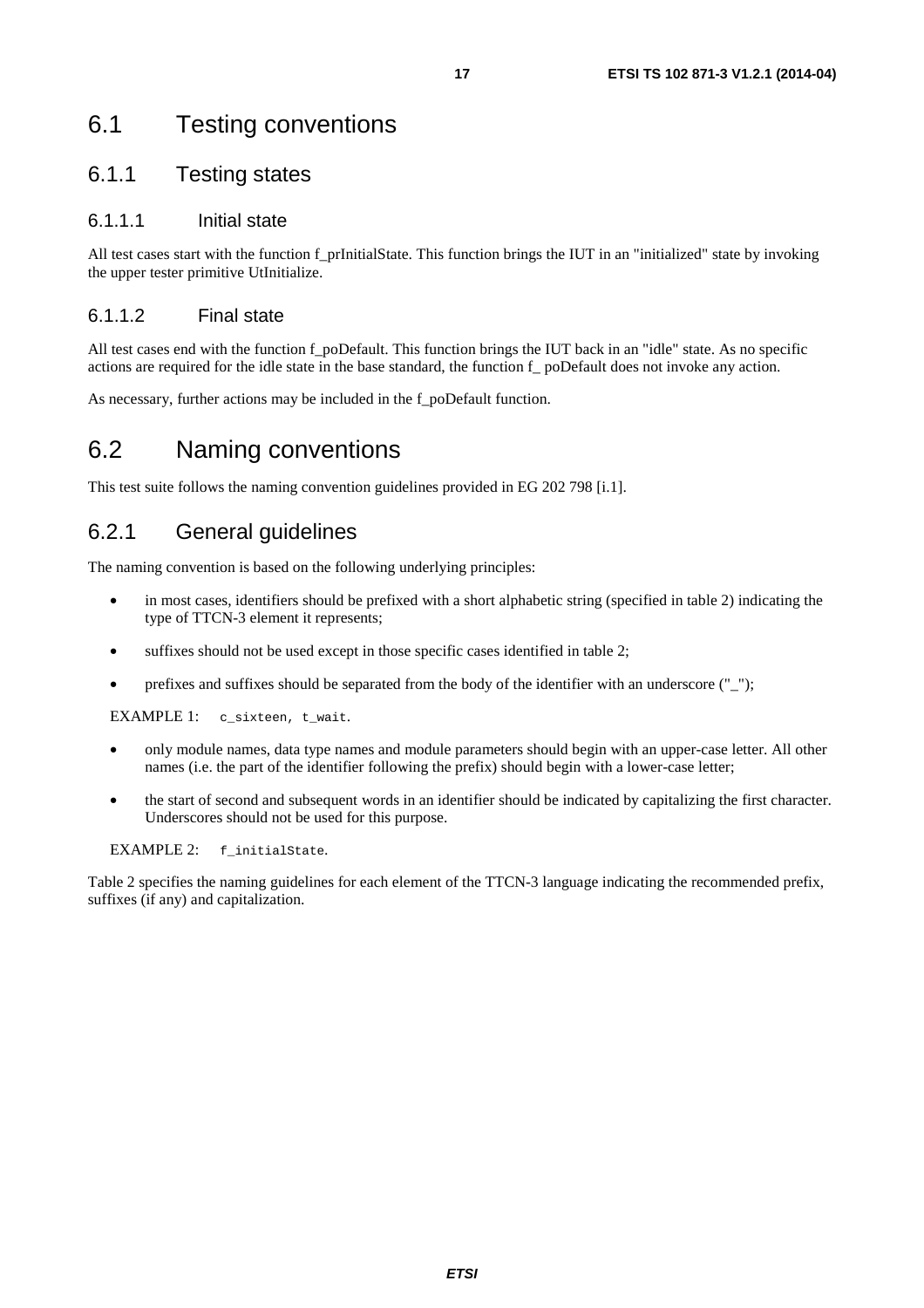| Language element                           | <b>Naming convention</b>      | <b>Prefix</b> | <b>Example identifier</b> |
|--------------------------------------------|-------------------------------|---------------|---------------------------|
| Module                                     | Use upper-case initial letter | none          | IPv6Templates             |
| Group within a module                      | Use lower-case initial letter | none          | messageGroup              |
| Data type                                  | Use upper-case initial letter | none          | <b>SetupContents</b>      |
| Message template                           | Use lower-case initial letter | m             | m_setupInit               |
| Message template with wildcard or          | Use lower-case initial        | mw            | mw anyUserReply           |
| matching expression                        | letters                       |               |                           |
| Modifying message template                 | Use lower-case initial letter | md            | md_setupInit              |
| Modifying message template with wildcard   | Use lower-case initial        | mdw           | mdw_anyUserReply          |
| or matching expression                     | letters                       |               |                           |
| Signature template                         | Use lower-case initial letter | $S_{-}$       | s_callSignature           |
| Port instance                              | Use lower-case initial letter | none          | signallingPort            |
| Test component instance                    | Use lower-case initial letter | none          | userTerminal              |
| Constant                                   | Use lower-case initial letter | $C_{-}$       | c maxRetransmission       |
| Constant (defined within component type)   | Use lower-case initial letter | СC            | cc minDuration            |
| <b>External constant</b>                   | Use lower-case initial letter | CX            | cx macld                  |
| Function                                   | Use lower-case initial letter | $\mathbf f$   | f_authentication()        |
| <b>External function</b>                   | Use lower-case initial letter | fx            | fx_calculateLength()      |
| Altstep (incl. Default)                    | Use lower-case initial letter | a             | a_receiveSetup()          |
| Test case                                  | Use ETSI numbering            | $TC_$         | TC_COR_0009_47_ND         |
| Variable (local)                           | Use lower-case initial letter | $V_{-}$       | v macld                   |
| Variable (defined within a component type) | Use lower-case initial        | VC            | vc_systemName             |
|                                            | letters                       |               |                           |
| Timer (local)                              | Use lower-case initial letter | t             | t wait                    |
| Timer (defined within a component)         | Use lower-case initial        | $tc_{-}$      | tc_authMin                |
|                                            | letters                       |               |                           |
| Module parameters for PICS                 | Use all upper case letters    | PICS_         | PICS_DOOROPEN             |
| Module parameters for other parameters     | Use all upper case letters    | PX            | PX_TESTER_STATION_ID      |
| <b>Formal Parameters</b>                   | Use lower-case initial letter | $p_{-}$       | p macld                   |
| <b>Enumerated Values</b>                   | Use lower-case initial letter | e             | e_syncOk                  |

### 6.2.2 ITS specific TTCN-3 naming conventions

Next to such general naming conventions, table 3 shows specific naming conventions that apply to the ITS TTCN-3 test suite.

| Language element                                                  | <b>Naming convention</b>         | <b>Prefix</b>                  | <b>Example identifier</b>          |
|-------------------------------------------------------------------|----------------------------------|--------------------------------|------------------------------------|
| <b>ITS Module</b>                                                 | Use upper-case initial<br>letter | Its"IUTname"                   | ItsGeoNetworking                   |
| Module containing<br>types and values                             | Use upper-case initial<br>letter | Its"IUTname"_TypesAndValues    | ItsGeoNetworking_TypesAndValues    |
| Module containing<br><b>Templates</b>                             | Use upper-case initial<br>letter | Its"IUTname"_Templates         | ItsGeoNetworking_Templates         |
| Module containing test<br>cases                                   | Use upper-case initial<br>letter | lts"IUTname" TestCases         | ItsGeoNetworking TestCases         |
| Module containing<br>functions                                    | Use upper-case initial<br>letter | Its"IUTname" Functions         | ItsGeoNetworking_Functions         |
| Module containing<br>external functions                           | Use upper-case initial<br>letter | Its"IUTname" ExternalFunctions | ItsGeoNetworking ExternalFunctions |
| Module containing<br>components, ports and<br>message definitions | Use upper-case initial<br>letter | Its"IUTname"_Interface         | ItsGeoNetworking_Interface         |
| Module containing<br>main component<br>ldefinitions               | Use upper-case initial<br>letter | Its"IUTname" TestSystem        | ItsGeoNetworking TestSystem        |
| Module containing the<br>control part                             | Use upper-case initial<br>letter | Its"IUTname"_TestControl       | ItsGeoNetworking_TestControl       |

**Table 3: ITS specific TTCN-3 naming conventions**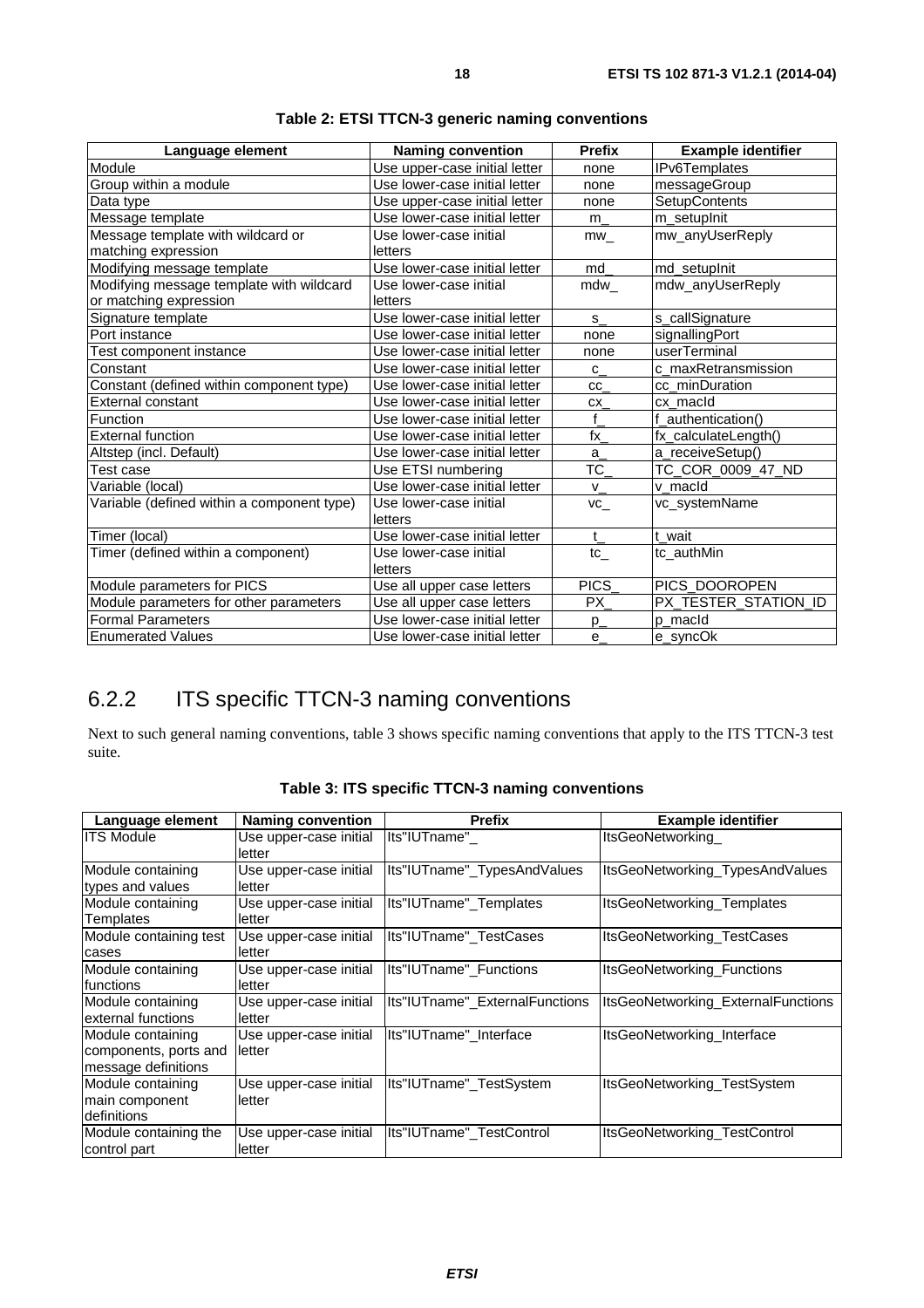All TTCN-3 log statements use the following format using the same order:

- Three asterisks
- The TTCN-3 test case or function identifier in which the log statement is defined
- One of the categories of log: INFO, WARNING, ERROR, PASS, FAIL, INCONC, TIMEOUT
- Free text
- Three asterisks

EXAMPLE 1:

```
log("*** TC_GEONW_PON_LOT_BV_02: INFO: Preamble: Received and answered 
Location Service Request ***");
```
Furthermore, the following rules are applied for the GeoNetworking ATS:

- Log statements are used in the body of the functions, so that invocation of functions are visible in the test logs
- All TTCN-3 setverdict statement are combined (as defined in TTCN-3 as defined in ES 201 873-1 [7]) with a log statement following the same above rules (see example 2)

EXAMPLE 2:

**setverdict**(**pass**, "\*\*\* TC\_GEONW\_FDV\_COH\_BV\_01: PASS: Common Header correctly formatted \*\*\*");

### 6.2.4 Test Case (TC) identifier

Table 4 shows the test case naming convention, which follows the same naming convention as the test purposes.

| Identifier:<br>TC_ <root>_<gr>_<sgr>_<x>_<nn></nn></x></sgr></gr></root> |               |                                       |
|--------------------------------------------------------------------------|---------------|---------------------------------------|
| $<$ root $>$ = root                                                      | <b>GEONW</b>  |                                       |
| $<$ gr $>$ = group                                                       | FDV           | Formatting and Data Validity          |
|                                                                          | PON           | <b>Protocol Operation</b>             |
|                                                                          | <b>CAP</b>    | <b>Buffer Capacities</b>              |
| <sgr> =sub-group</sgr>                                                   | <b>BAH</b>    | Basic Header                          |
|                                                                          | COH           | Common Header                         |
|                                                                          | <b>BEA</b>    | Beacon                                |
|                                                                          | <b>GUC</b>    | GeoUnicast                            |
|                                                                          | <b>GBC</b>    | GeoBroadcast                          |
|                                                                          | GAC           | GeoAnycast                            |
|                                                                          | <b>SHB</b>    | Single-Hop Broadcast                  |
|                                                                          | TSB           | <b>Topologically Scoped Broadcast</b> |
|                                                                          | LOT           | <b>Location Table</b>                 |
|                                                                          | LPV           | Local Position Vector                 |
|                                                                          | <b>SQN</b>    | Sequence Number                       |
|                                                                          | LOS           | <b>Location Service</b>               |
|                                                                          | <b>FPB</b>    | Forwarding Packet Buffer              |
|                                                                          | <b>GNA</b>    | <b>GeoNetworking Address</b>          |
|                                                                          | <b>LT/TIC</b> | Transmission Interval Control         |
|                                                                          | <b>BCA</b>    | GeoBroadcast CBF Algorithm            |
|                                                                          | <b>BAA</b>    | GeoBroadcast Advanced Algorithm       |
| $\langle x \rangle$ = type of testing                                    | BV            | Valid Behavior tests                  |
|                                                                          | BI            | Invalid Syntax or Behavior Tests      |
| <nn> = sequential number</nn>                                            |               | 01 to 99                              |

#### **Table 4: TC naming convention**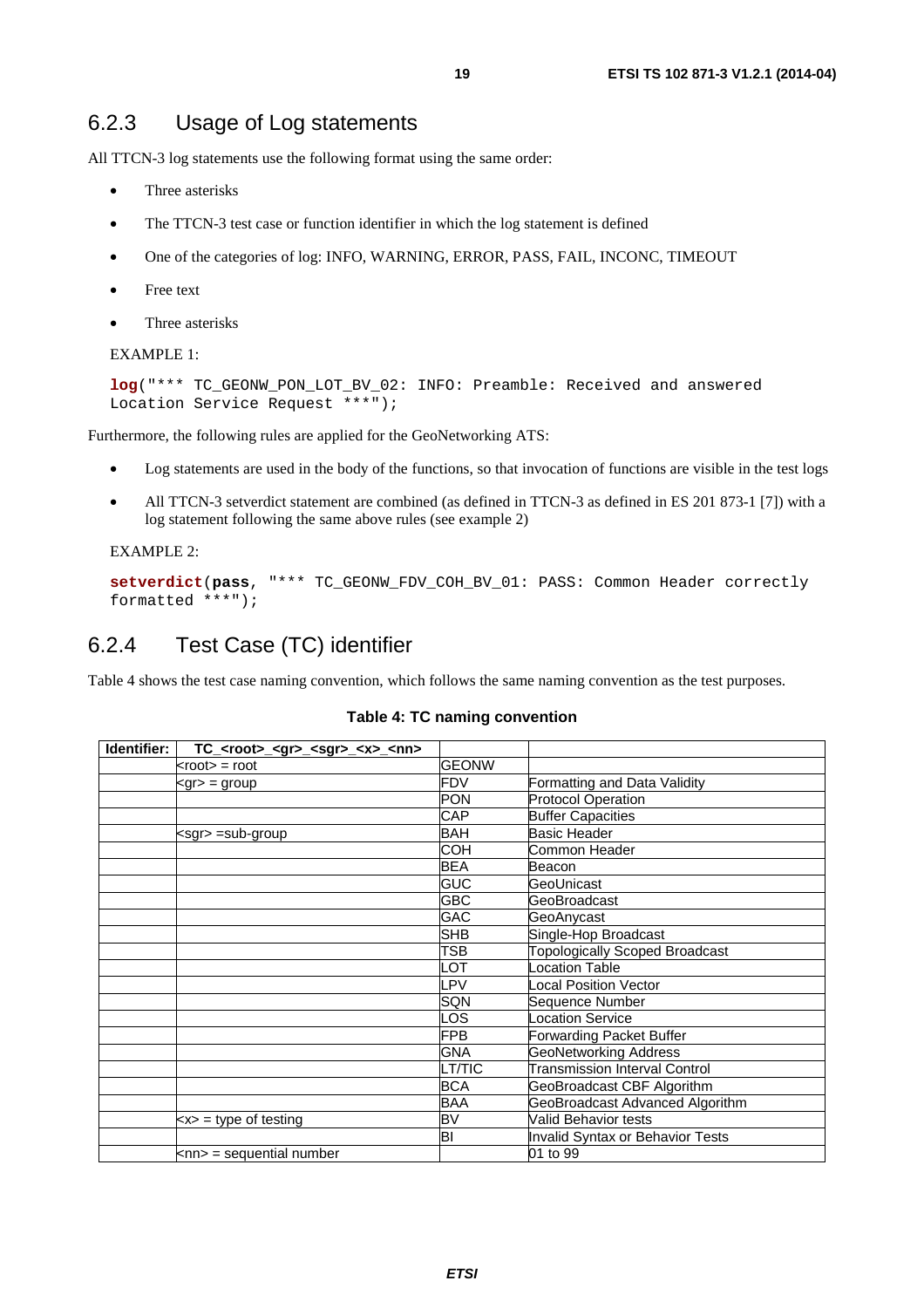| EXAMPLE: | TP identifier: TP/GEONW/FDV/COH/BV/02 |
|----------|---------------------------------------|
|          | TC identifier: TC GEONW FDV COH BV 02 |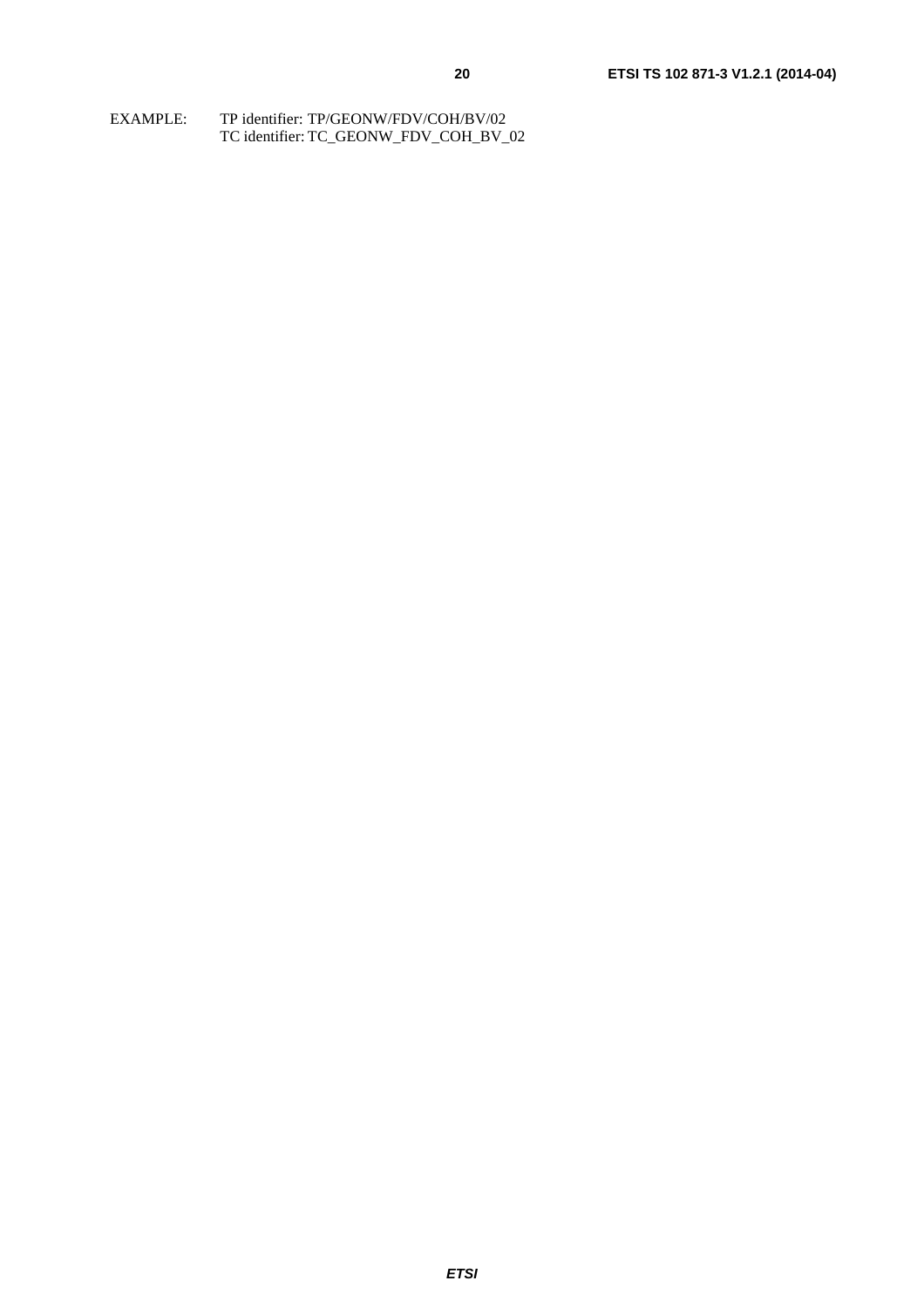## Annex A (normative): TTCN-3 library modules

This ATS has been produced using the Testing and Test Control Notation (TTCN) according to ES 201 873-1 [7].

This test suite has been compiled error-free using two different commercial TTCN-3 compilers.

## A.1 Electronic annex, zip file with TTCN-3 code

The TTCN-3 library modules, which form parts of the present technical standard, are contained in the archive ts\_10287103v010201p0.zip which accompanies the present document.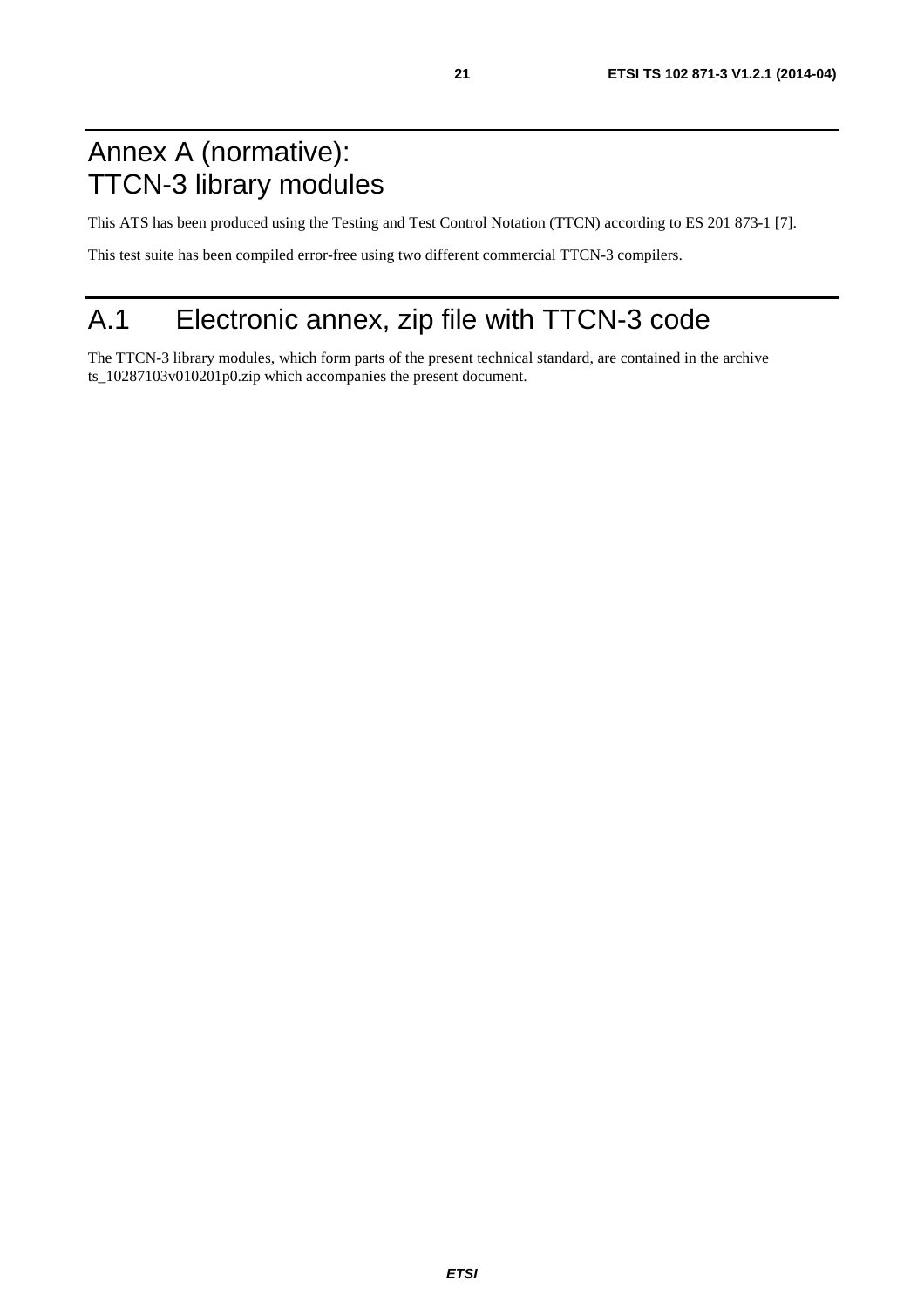## Annex B (normative): Partial PIXIT proforma for GeoNetworking

Notwithstanding the provisions of the copyright clause related to the text of the present document, ETSI grants that users of the present document may freely reproduce the Partial PIXIT proforma in this annex so that it can be used for its intended purposes and may further publish the completed Partial PIXIT.

The PIXIT Proforma is based on ISO/IEC 9646-6 [4]. Any needed additional information can be found in this international standard document.

## B.1 Identification summary

**Table B.1** 

| PIXIT Number:         |  |
|-----------------------|--|
| Test Laboratory Name: |  |
| Date of Issue:        |  |
| Issued to:            |  |

## B.2 ATS summary

#### **Table B.2**

| <b>Protocol Specification:</b> | IEN 302 636-4-1 [1]                   |
|--------------------------------|---------------------------------------|
| <b>Protocol to be tested:</b>  | <b>GEONETW</b> (GeoNetworking ITS-G5) |
| <b>ATS Specification:</b>      | ITS 102 871-3                         |
| <b>Abstract Test Method:</b>   | Clause 4                              |

## B.3 Test laboratory

**Table B.3** 

| Test Laboratory Identification: |  |
|---------------------------------|--|
| Test Laboratory Manager:        |  |
| Means of Testing:               |  |
| <b>SAP Address:</b>             |  |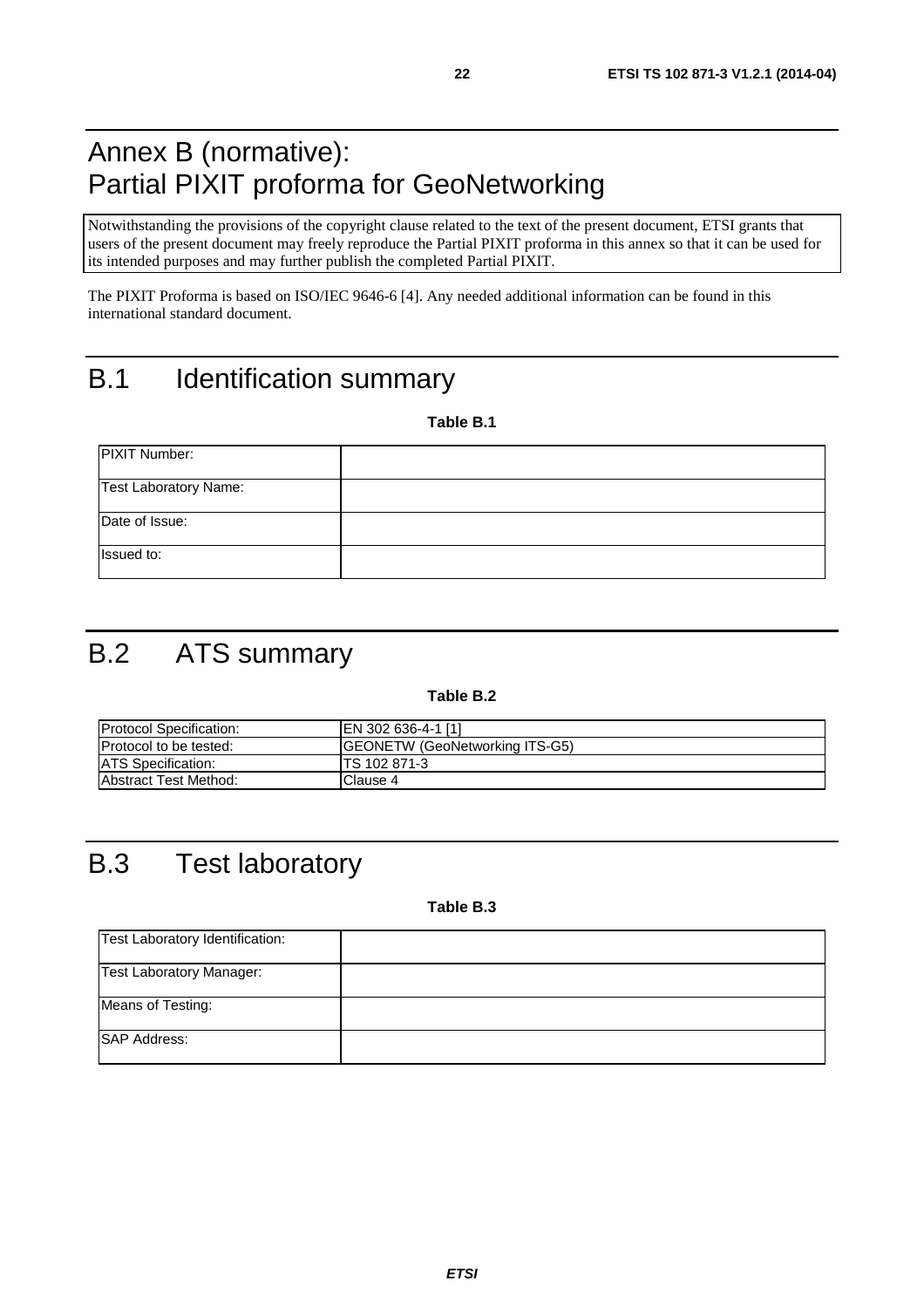## B.4 Client identification

**Table B.4** 

| Client Identification:    |  |
|---------------------------|--|
| Client Test manager:      |  |
| Test Facilities required: |  |

## B.5 SUT

#### **Table B.5**

| Name:                            |  |
|----------------------------------|--|
| Version:                         |  |
| <b>SCS Number:</b>               |  |
| Machine configuration:           |  |
| Operating System Identification: |  |
| <b>IUT</b> Identification:       |  |
| PICS Reference for IUT:          |  |
| Limitations of the SUT:          |  |
| <b>Environmental Conditions:</b> |  |

## B.6 Protocol layer information

### B.6.1 Protocol identification

**Table B.6** 

| EN 302 636-4-1 [1] |
|--------------------|
|                    |
|                    |
| TS 102 871-1 [8]   |
|                    |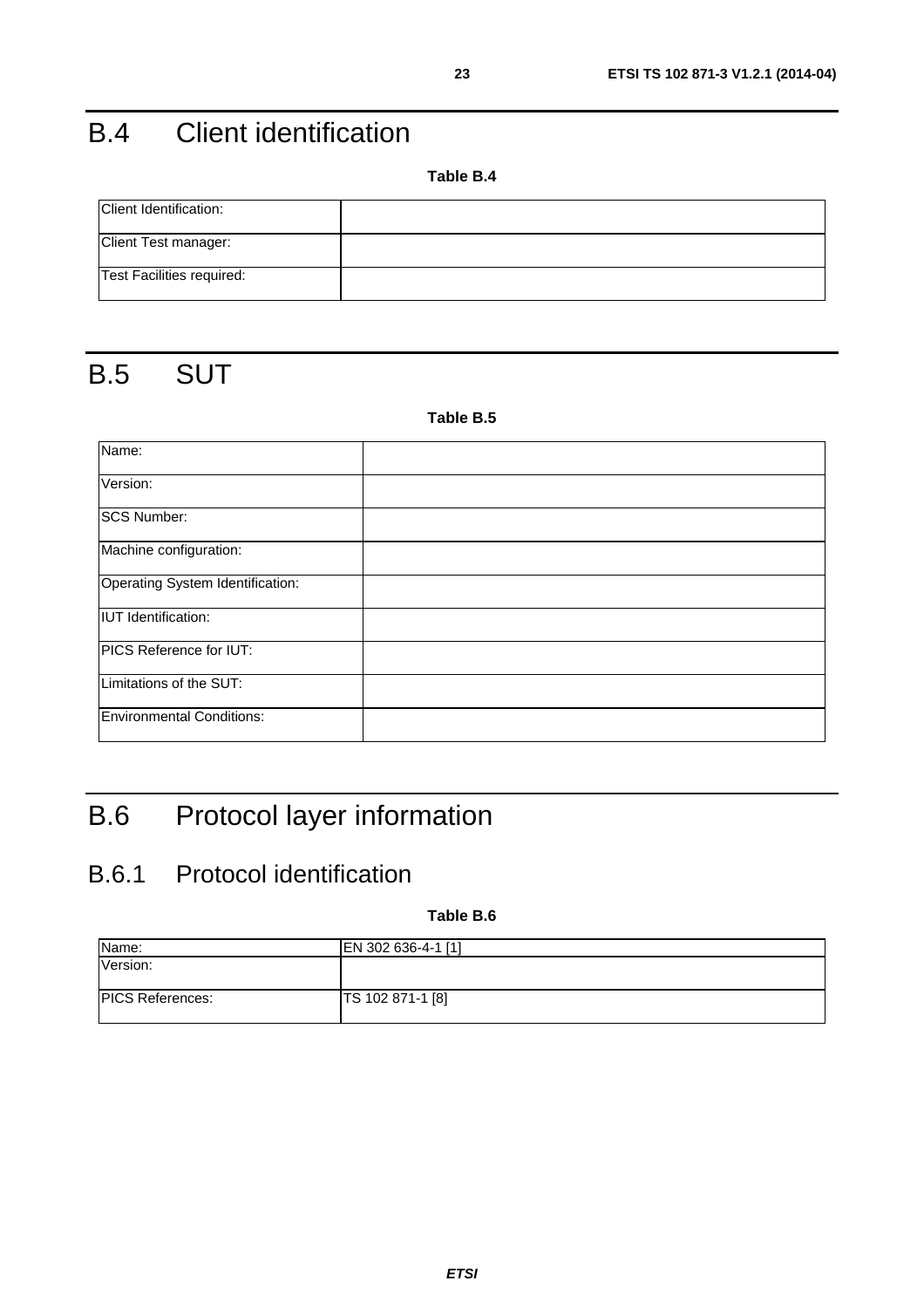| Table B.7: GeoNetworking pixits |
|---------------------------------|
|---------------------------------|

| <b>Identifier</b>                          | <b>Description</b> |                                          |  |
|--------------------------------------------|--------------------|------------------------------------------|--|
| PX_TS_NODE_A_LOCAL_GN_ADDR                 | Comment            | GeoNetworking address of the             |  |
| PX_TS_NODE_B_LOCAL_GN_ADDR                 |                    | GeoAdhoc router node                     |  |
| PX_TS_NODE_C_LOCAL_GN_ADDR                 | <b>Type</b>        | <b>GN Address</b>                        |  |
| PX_TS_NODE_D_LOCAL_GN_ADDR                 | Def. value         | typeOfAddress := e_manual,               |  |
| PX_TS_NODE_E_LOCAL_GN_ADDR                 |                    | stationType := e_passengerCar,           |  |
| PX_TS_NODE_F_LOCAL_GN_ADDR                 |                    | stationCountryCode := c_uInt10Zero,      |  |
|                                            |                    | $mid := c_6ZeroBytes$                    |  |
| PX_MIN_NR_NEIGHBOUR                        | <b>Comment</b>     | Nr of neighbour limit to enter the       |  |
|                                            |                    | "medium" congestion status value         |  |
|                                            | <b>Type</b>        | Integer                                  |  |
|                                            | Def. value         | 50                                       |  |
| PX_MAX_NR_NEIGHBOUR                        | <b>Comment</b>     | Nr of neighbour limit to enter the       |  |
|                                            |                    | "maximum" congestion status value        |  |
|                                            | <b>Type</b>        | Integer                                  |  |
|                                            | Def. value         | 50                                       |  |
| PX_T_DELTA                                 | <b>Comment</b>     | Delta for timers to reflect processing   |  |
|                                            |                    | time                                     |  |
|                                            | <b>Type</b>        | float                                    |  |
|                                            | Def. value         | 0,1                                      |  |
| PX GN BEACON SERVICE TIMER MEDIUM          | Comment            | Duration of Beacon service retransmit    |  |
|                                            |                    | timer [ms] for NetBeaconInterval =       |  |
|                                            |                    | medium (cong. ctrl)                      |  |
|                                            | <b>Type</b>        | integer                                  |  |
|                                            | Def. value         | 5 0 0 0                                  |  |
| PX_GN_BEACON_SERVICE_TIMER_MAXIMUM         | <b>Comment</b>     | Duration of Beacon service retransmit    |  |
|                                            |                    | timer [ms] for NetBeaconInterval =       |  |
|                                            |                    | maximum (cong. ctrl)                     |  |
|                                            | Type               | integer                                  |  |
|                                            | Def. value         | 8 0 0 0                                  |  |
| PX_GN_LOCATION_SERVICE_TIMER_MEDIUM        | <b>Comment</b>     | Duration of Location service             |  |
|                                            |                    | retransmit timer [ms] for                |  |
|                                            |                    | NetRepInterval = medium (cong. ctrl)     |  |
|                                            | <b>Type</b>        | integer                                  |  |
|                                            | Def. value         | 2 0 0 0                                  |  |
| PX_GN_LOCATION_SERVICE_TIMER_MAXIMUM       | <b>Comment</b>     | Duration of Location service             |  |
|                                            |                    | retransmit timer [ms] for                |  |
|                                            |                    | NetRepInterval = maximum (cong.<br>ctrl) |  |
|                                            | Type               | integer                                  |  |
|                                            | Def. value         | 3 0 0 0                                  |  |
| PX GN APPLICATION RETRANSMIT TIMER         | Comment            | Duration of Application retransmit       |  |
|                                            |                    | timer [ms]                               |  |
|                                            | <b>Type</b>        | integer                                  |  |
|                                            | Def. value         | 1 0 0 0                                  |  |
| PX_GN_APPLICATION_RETRANSMIT_TIMER_MEDIUM  | <b>Comment</b>     | Duration of Application retransmit       |  |
|                                            |                    | timer [ms] - medium                      |  |
|                                            | <b>Type</b>        | integer                                  |  |
|                                            | Def. value         | 2 0 0 0                                  |  |
| PX GN APPLICATION RETRANSMIT TIMER MAXIMUM | <b>Comment</b>     | Duration of Application retransmit       |  |
|                                            |                    | timer [ms] - maximum                     |  |
|                                            | <b>Type</b>        | integer                                  |  |
|                                            | Def. value         | 3 0 0 0                                  |  |
| PX_POS_DELTA                               | <b>Comment</b>     | The allowed delta for position           |  |
|                                            |                    | checking.                                |  |
|                                            | <b>Type</b>        | integer                                  |  |
|                                            | Def. value         | 1                                        |  |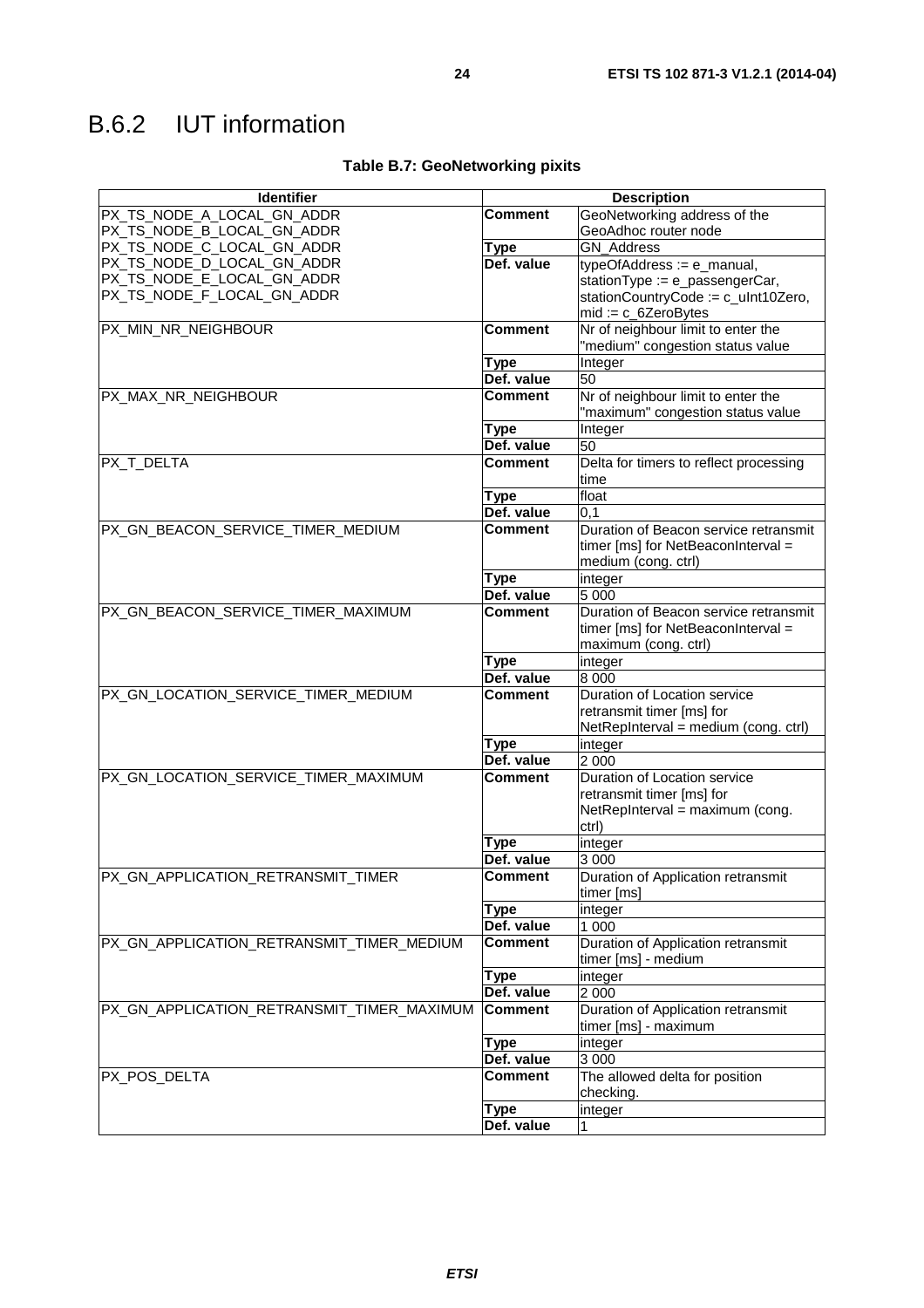| <b>Identifier</b>                              | <b>Description</b> |                                                  |  |
|------------------------------------------------|--------------------|--------------------------------------------------|--|
| PX_GN_APPLICATION_MAX_RETRANS                  | <b>Comment</b>     | Maximum number of application<br>retransmissions |  |
|                                                | Type               | Integer                                          |  |
|                                                | Def. value         | 10                                               |  |
| IPX GN UPPER LAYER                             | <b>Comment</b>     | The IUT's upper layer                            |  |
|                                                | Type               | NextHeader                                       |  |
|                                                | Def. value         | e any                                            |  |
| PX_MESSAGE_COUNT                               | <b>Comment</b>     | Number of messages to be sent                    |  |
|                                                | Type               | integer                                          |  |
|                                                | Def. value         | 5                                                |  |
| PX_NEIGHBOUR_DISCOVERY_DELAY<br><b>Comment</b> |                    | Time necessary for IUT to detect<br>neighbours   |  |
|                                                | <b>Type</b>        | float                                            |  |
|                                                | Def. value         | 1,0                                              |  |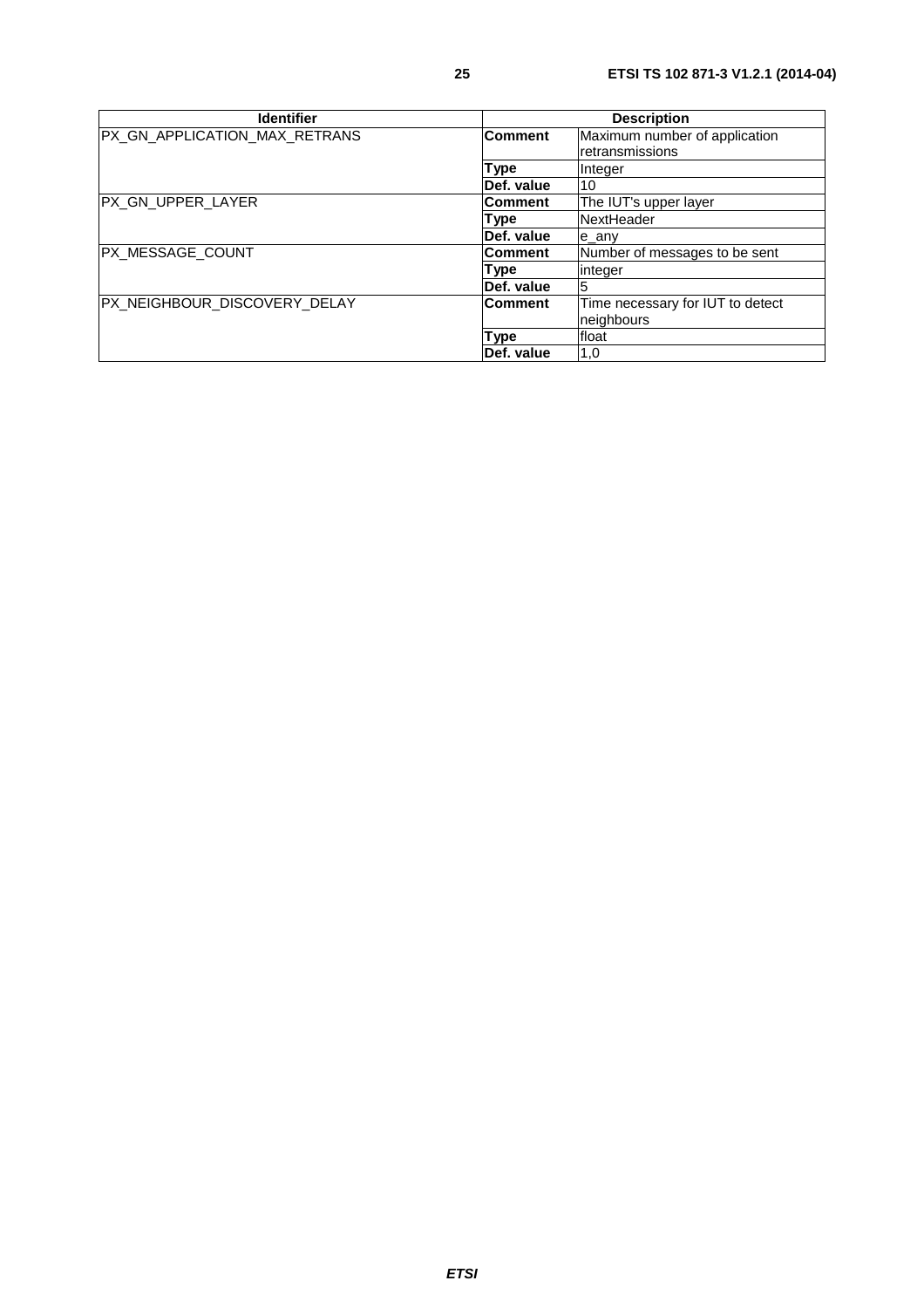## Annex C (normative): PCTR Proforma for GeoNetworking

Notwithstanding the provisions of the copyright clause related to the text of the present document, ETSI grants that users of the present document may freely reproduce the PCTR proforma in this annex so that it can be used for its intended purposes and may further publish the completed PCTR.

The PCTR proforma is based on ISO/IEC 9646-6 [4]. Any needed additional information can be found in this International standard document.

## C.1 Identification summary

### C.1.1 Protocol conformance test report

**Table C.1** 

| <b>IPCTR Number:</b>            |  |
|---------------------------------|--|
| <b>IPCTR Date:</b>              |  |
| Corresponding SCTR Number:      |  |
| Corresponding SCTR Date:        |  |
| Test Laboratory Identification: |  |
| Test Laboratory Manager:        |  |
| Signature:                      |  |

## C.1.2 IUT identification

**Table C.2** 

| Name:                   |  |
|-------------------------|--|
| Version:                |  |
| Protocol specification: |  |
| PICS:                   |  |
| Previous PCTR if any:   |  |

## C.1.3 Testing environment

**Table C.3** 

| <b>PIXIT Number:</b>                 |  |
|--------------------------------------|--|
| <b>ATS</b> Specification:            |  |
| Abstract Test Method:                |  |
| Means of Testing identification:     |  |
| Date of testing:                     |  |
| Conformance Log reference(s):        |  |
| Retention Date for Log reference(s): |  |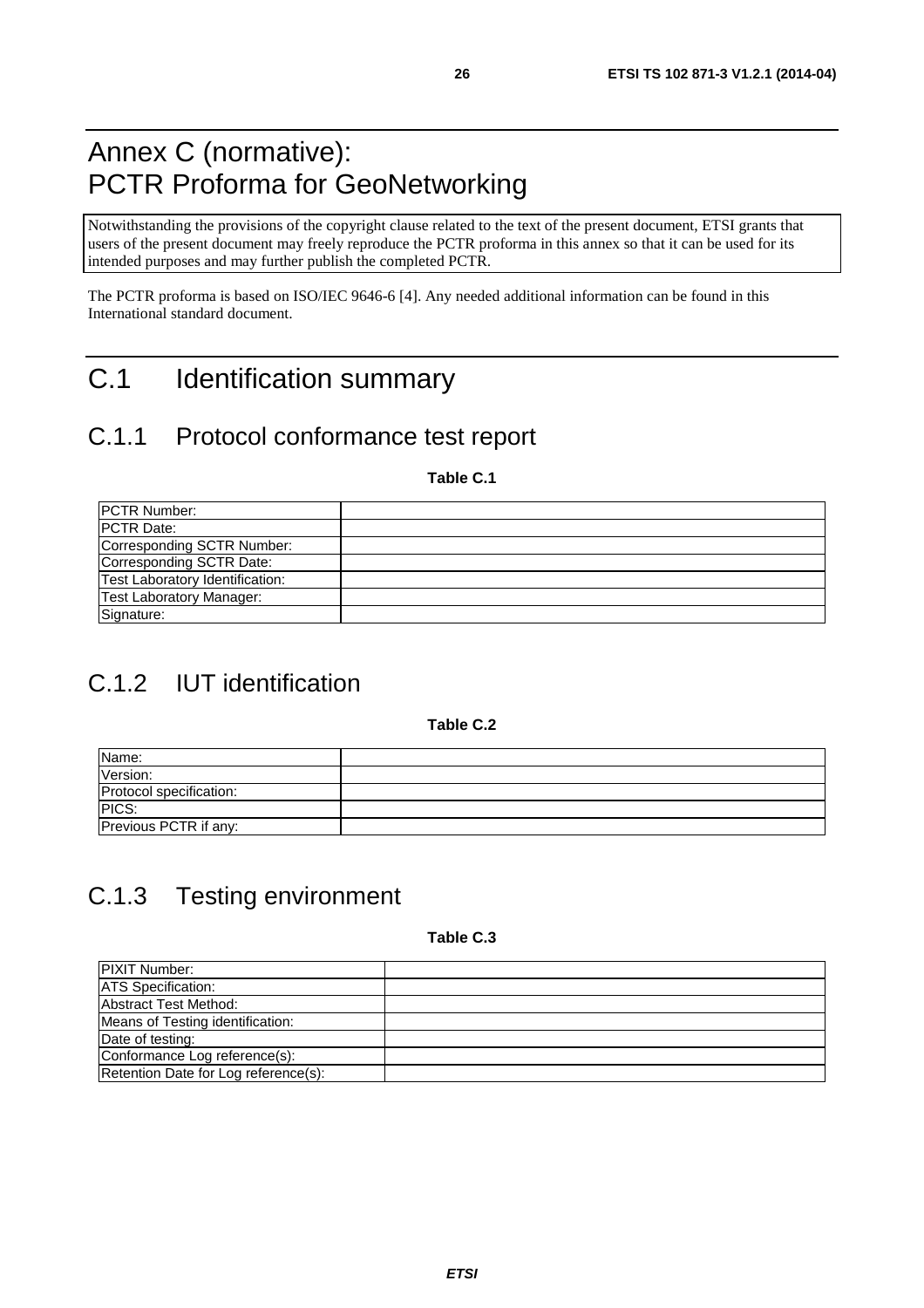#### $C.14$ Limits and reservation

Additional information relevant to the technical contents or further use of the test report, or the rights and obligations of the test laboratory and the client, may be given here. Such information may include restriction on the publication of the report.

#### $C.1.5$ Comments

Additional comments may be given by either the client or the test laboratory on any of the contents of the PCTR, for example, to note disagreement between the two parties.

#### $C.2$ **IUT Conformance status**

This IUT has or has not been shown by conformance assessment to be non-conforming to the specified protocol specification.

Strike the appropriate words in this sentence. If the PICS for this IUT is consistent with the static conformance requirements (as specified in clause C.3 in the present document) and there are no "FAIL" verdicts to be recorded (in clause C.6 in the present document) strike the words "has or", otherwise strike the words "or has not".

#### $C.3$ Static conformance summary

The PICS for this IUT is or is not consistent with the static conformance requirements in the specified protocol.

Strike the appropriate words in this sentence.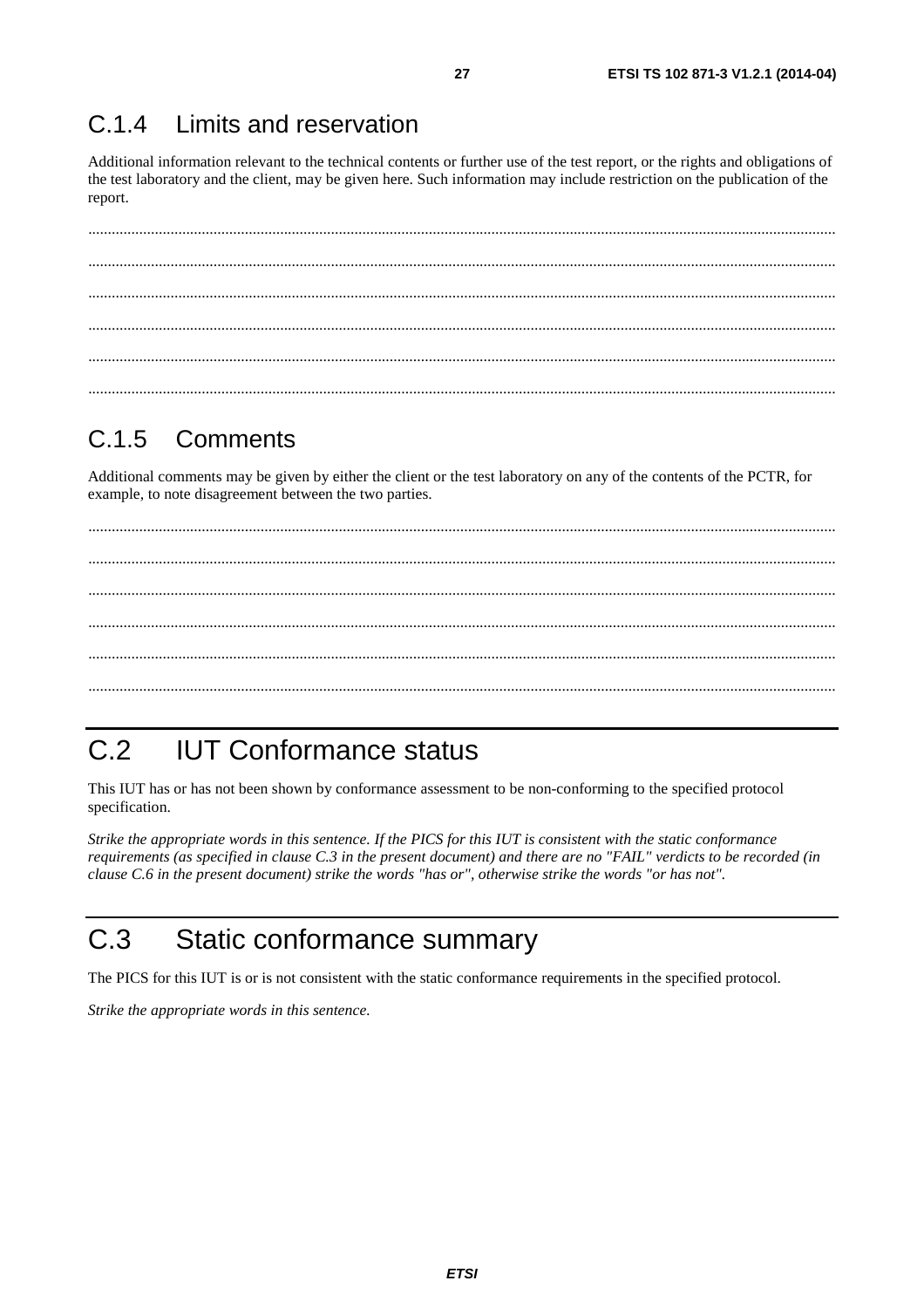#### Dynamic conformance summary  $C.4$

The test campaign did or did not reveal errors in the IUT.

Strike the appropriate words in this sentence. If there are no "FAIL" verdicts to be recorded (in clause C.6 of the present document) strike the words "did or" otherwise strike the words "or did not".

Summary of the results of groups of test:

#### $C.5$ Static conformance review report

If clause C.3 indicates non-conformance, this clause itemizes the mismatches between the PICS and the static conformance requirements of the specified protocol specification.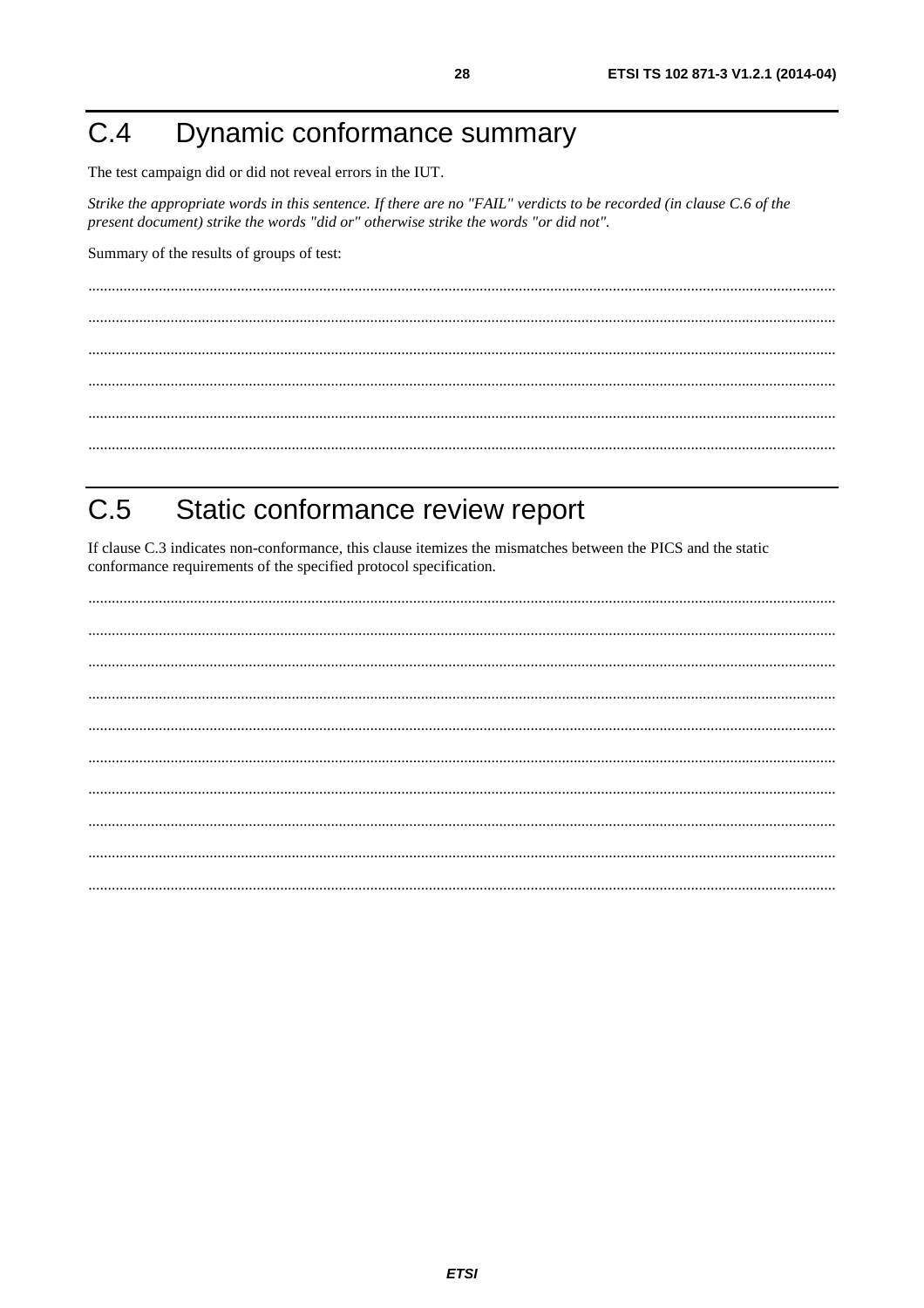## C.6 Test campaign report

#### **Table C.4: test cases**

| <b>ATS Reference</b>                                                             | Selected?        | Run?             | Verdict | <b>Observations</b>                    |
|----------------------------------------------------------------------------------|------------------|------------------|---------|----------------------------------------|
|                                                                                  |                  |                  |         | (Reference to any<br>observations made |
|                                                                                  |                  |                  |         | in clause C.7)                         |
| TC_GEONW_FDV_BAH_BV_01                                                           | Yes/No           | Yes/No           |         |                                        |
| TC_GEONW<br>FDV BAH BV<br>02                                                     | Yes/No           | Yes/No           |         |                                        |
| TC GEONW<br>FDV COH BV<br>01                                                     | Yes/No           | Yes/No           |         |                                        |
| TC_GEONW<br>COH BV<br><b>FDV</b><br>02                                           | Yes/No           | Yes/No           |         |                                        |
| FDV_COH_BV_03<br>TC_GEONW                                                        | Yes/No           | Yes/No           |         |                                        |
| <b>COH</b><br>TC_GEONW<br><b>FDV</b><br><b>BV 04</b>                             | Yes/No           | Yes/No           |         |                                        |
| TC_GEONW<br>FDV BEA BV<br>01                                                     | Yes/No           | Yes/No           |         |                                        |
| TC_GEONW<br><b>FDV</b><br><b>BEA</b><br><b>BV</b><br>02                          | Yes/No           | Yes/No           |         |                                        |
| TC_GEONW<br><b>FDV</b><br><b>BEA</b><br><b>BV</b><br>03                          | Yes/No           | Yes/No           |         |                                        |
| TC_GEONW_FDV<br>BEA<br><b>BV</b><br>04                                           | Yes/No           | Yes/No           |         |                                        |
| TC_GEONW<br>GUC_BV_01<br><b>FDV</b>                                              | Yes/No           | Yes/No           |         |                                        |
| TC GEONW<br>GBC BV<br><b>FDV</b><br>01                                           | Yes/No           | Yes/No           |         |                                        |
| TC_GEONW_FDV_GAC_BV_01                                                           | Yes/No           | Yes/No           |         |                                        |
| <b>SHB</b><br>TC_GEONW<br><b>FDV</b><br><b>BV</b> 01                             | Yes/No           | Yes/No           |         |                                        |
| TC_GEONW<br>FDV_TSB_BV_01                                                        | Yes/No           | Yes/No           |         |                                        |
| TC_GEONW<br>PON LOT<br><b>BV 01</b>                                              | Yes/No           | Yes/No           |         |                                        |
| TC GEONW PON LOT<br><b>BV</b><br>02                                              | Yes/No           | Yes/No           |         |                                        |
| TC_GEONW_PON_LOT_BV_03_01                                                        | Yes/No           | Yes/No           |         |                                        |
| PON_LOT<br>TC_GEONW<br><b>BV</b><br>03 02                                        | Yes/No           | Yes/No           |         |                                        |
| TC_GEONW<br>PON LOT<br><b>BV</b><br>03 03                                        | Yes/No           | Yes/No           |         |                                        |
| <b>TC GEONW</b><br>PON LOT<br>BV<br>03 04                                        | Yes/No           | Yes/No           |         |                                        |
| TC GEONW<br>PON LOT<br>BV<br>03 05                                               | Yes/No           | Yes/No           |         |                                        |
| TC_GEONW<br>PON LOT<br><b>BV</b><br>03 06                                        | Yes/No           | Yes/No           |         |                                        |
| TC_GEONW<br>PON LOT<br>BV<br>03 07                                               | Yes/No           | Yes/No           |         |                                        |
| TC_GEONW<br>PON LOT<br><b>BV</b><br>03 08                                        | Yes/No           | Yes/No           |         |                                        |
| TC_GEONW_PON_LOT<br><b>BV</b><br>04                                              | Yes/No           | Yes/No           |         |                                        |
| TC_GEONW<br>PON LOT<br><b>BV</b><br>$\overline{05}$ 01                           | Yes/No           | Yes/No           |         |                                        |
| TC_GEONW<br>PON LOT<br><b>BV</b><br>05<br>02<br>TC_GEONW<br>PON LOT<br><b>BV</b> | Yes/No           | Yes/No           |         |                                        |
| 05 03<br>TC_GEONW<br>PON LOT<br><b>BV</b><br>05 04                               | Yes/No<br>Yes/No | Yes/No<br>Yes/No |         |                                        |
| TC_GEONW<br><b>BV</b><br>PON LOT<br>05 05                                        | Yes/No           | Yes/No           |         |                                        |
| TC_GEONW<br><b>PON</b><br><b>LOT</b><br>BV<br>05<br>06                           | Yes/No           | Yes/No           |         |                                        |
| TC_GEONW<br>PON LOT<br><b>BV</b><br>05 07                                        | Yes/No           | Yes/No           |         |                                        |
| TC_GEONW<br>PON LPV BV<br>01                                                     | Yes/No           | Yes/No           |         |                                        |
| TC_GEONW<br>PON SQN BV 01                                                        | Yes/No           | Yes/No           |         |                                        |
| PON SQN BV 02<br><b>TC GEONW</b>                                                 | Yes/No           | Yes/No           |         |                                        |
| <b>TC GEONW</b><br>PON LOS BV 01                                                 | Yes/No           | Yes/No           |         |                                        |
| ITC GEONW PON LOS BV 02                                                          | Yes/No           | Yes/No           |         |                                        |
| TC_GEONW_PON_LOS_BV_03                                                           | Yes/No           | Yes/No           |         |                                        |
| TC_GEONW_PON_LOS_BV_04                                                           | Yes/No           | Yes/No           |         |                                        |
| TC_GEONW_PON_LOS_BV_05                                                           | Yes/No           | Yes/No           |         |                                        |
| TC_GEONW_PON_LOS_BV_06                                                           | Yes/No           | Yes/No           |         |                                        |
| TC GEONW PON LOS BV 07                                                           | Yes/No           | Yes/No           |         |                                        |
| TC_GEONW_PON_LOS_BV_08                                                           | Yes/No           | Yes/No           |         |                                        |
| TC_GEONW_PON_LOS_BV_09                                                           | Yes/No           | Yes/No           |         |                                        |
| TC_GEONW_PON_LOS_BV_10                                                           | Yes/No           | Yes/No           |         |                                        |
| TC_GEONW_PON_LOS_BV_11                                                           | Yes/No           | Yes/No           |         |                                        |
| TC_GEONW_PON_LOS_BV_12                                                           | Yes/No           | Yes/No           |         |                                        |
| TC_GEONW_PON_LOS_BV_13                                                           | Yes/No           | Yes/No           |         |                                        |
| TC_GEONW_PON_LOS_BV_14                                                           | Yes/No           | Yes/No           |         |                                        |
| TC_GEONW_PON_FPB_BV_01                                                           | Yes/No           | Yes/No           |         |                                        |
| TC_GEONW_PON_FPB_BV_02                                                           | Yes/No           | Yes/No           |         |                                        |
| TC_GEONW_PON_FPB_BV_03                                                           | Yes/No           | Yes/No           |         |                                        |
| TC_GEONW_PON_FPB_BV_04                                                           | Yes/No           | Yes/No           |         |                                        |
| TC_GEONW_PON_FPB_BV_05                                                           | Yes/No           | Yes/No           |         |                                        |
| TC_GEONW_PON_FPB_BV_06                                                           | Yes/No           | Yes/No           |         |                                        |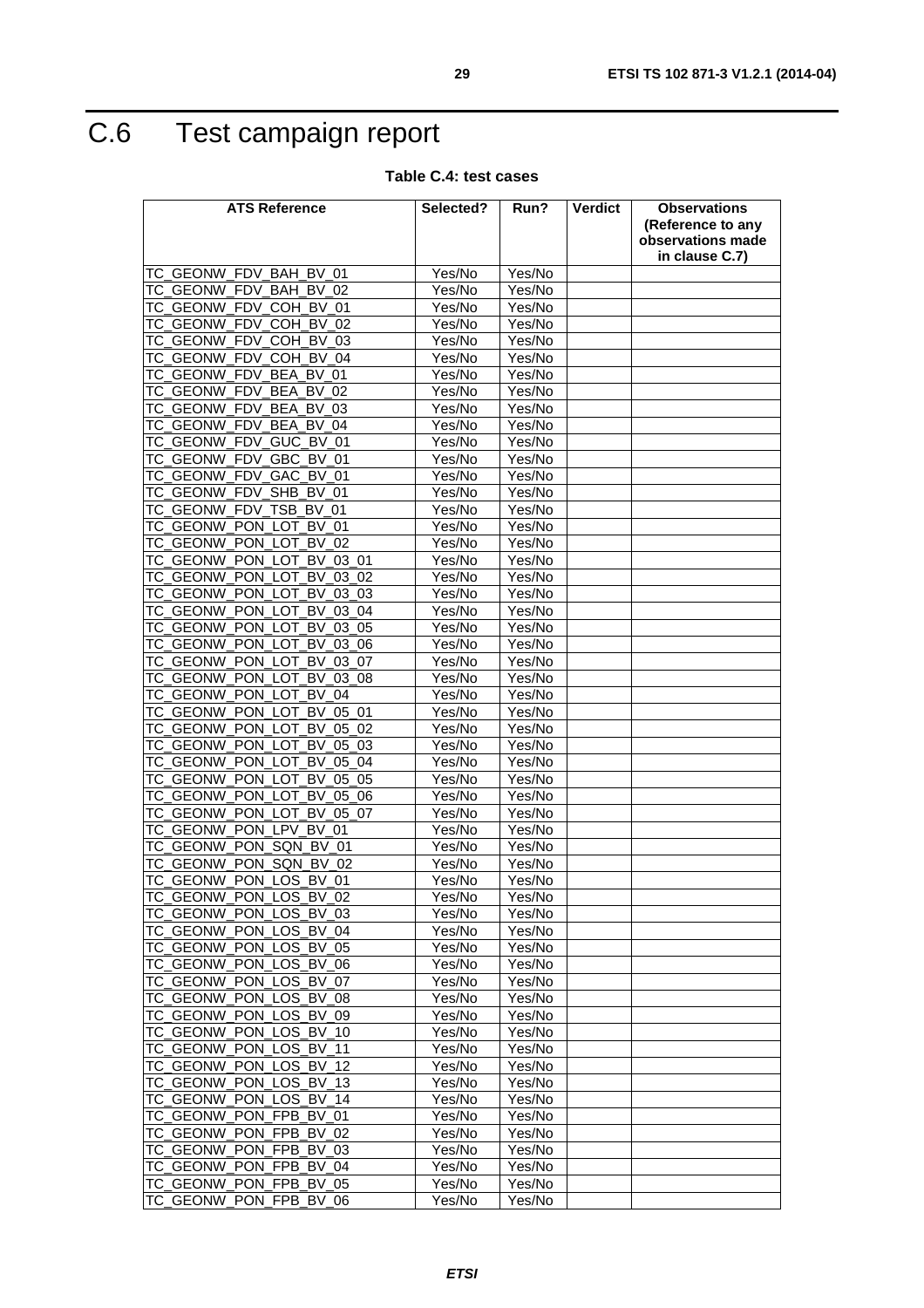| <b>ATS Reference</b>                                             | Selected?        | Run?             | <b>Verdict</b> | <b>Observations</b> |
|------------------------------------------------------------------|------------------|------------------|----------------|---------------------|
|                                                                  |                  |                  |                | (Reference to any   |
|                                                                  |                  |                  |                | observations made   |
|                                                                  |                  |                  |                | in clause C.7)      |
| TC GEONW PON FPB BV 07                                           | Yes/No           | Yes/No           |                |                     |
| TC_GEONW_PON_FPB_BV_08                                           | Yes/No           | Yes/No           |                |                     |
| TC_GEONW_PON_FPB_BV_09                                           | Yes/No           | Yes/No           |                |                     |
| TC_GEONW_PON_FPB_BV_10                                           | Yes/No           | Yes/No           |                |                     |
| TC GEONW PON FPB BV<br>11<br>01                                  | Yes/No           | Yes/No           |                |                     |
| TC_GEONW_PON_FPB_BV_11<br>02                                     | Yes/No           | Yes/No           |                |                     |
| TC_GEONW_PON_FPB_BV<br>11<br>03                                  | Yes/No           | Yes/No           |                |                     |
| TC_GEONW_PON_FPB_BV<br>11<br>04                                  | Yes/No           | Yes/No           |                |                     |
| TC GEONW PON FPB BV<br>$\overline{11}$<br>05                     | Yes/No           | Yes/No           |                |                     |
| TC GEONW PON FPB BV 12<br>01                                     | Yes/No           | Yes/No           |                |                     |
| TC_GEONW_PON_FPB_BV<br>12<br>02<br>TC_GEONW_PON_FPB_BV           | Yes/No           | Yes/No           |                |                     |
| 12<br>03<br>TC_GEONW_PON_FPB_BV<br>12<br>04                      | Yes/No<br>Yes/No | Yes/No<br>Yes/No |                |                     |
| TC_GEONW_PON_GNA_BV_01                                           | Yes/No           | Yes/No           |                |                     |
| TC GEONW PON GNA<br>BV 02                                        | Yes/No           | Yes/No           |                |                     |
| TC_GEONW_PON_BEA<br><b>BV</b><br>01                              | Yes/No           | Yes/No           |                |                     |
| TC_GEONW_PON_BEA_BV<br>02                                        | Yes/No           | Yes/No           |                |                     |
| TC GEONW PON GUC BV 01                                           | Yes/No           | Yes/No           |                |                     |
| TC_GEONW_PON_GUC_BV_02                                           | Yes/No           | Yes/No           |                |                     |
| TC GEONW PON GUC<br>$\overline{BV}$<br>03                        | Yes/No           | Yes/No           |                |                     |
| TC GEONW PON GUC BV<br>04                                        | Yes/No           | Yes/No           |                |                     |
| TC GEONW PON GUC BV<br>05                                        | Yes/No           | Yes/No           |                |                     |
| TC_GEONW_PON_GUC_BV<br>06                                        | Yes/No           | Yes/No           |                |                     |
| TC_GEONW_PON_GUC_BV<br>07                                        | Yes/No           | Yes/No           |                |                     |
| PON GUC<br><b>BV</b><br>TC_GEONW<br>08                           | Yes/No           | Yes/No           |                |                     |
| TC GEONW PON GUC<br><b>BV</b><br>09                              | Yes/No           | Yes/No           |                |                     |
| TC_GEONW_PON_GUC_BV<br>10                                        | Yes/No           | Yes/No           |                |                     |
| TC_GEONW_PON_GBC_BV<br>01                                        | Yes/No           | Yes/No           |                |                     |
| TC GEONW<br>PON GBC BV<br>02                                     | Yes/No           | Yes/No           |                |                     |
| TC GEONW PON GBC BV<br>03                                        | Yes/No           | Yes/No           |                |                     |
| PON GBC BV<br><b>TC GEONW</b><br>04                              | Yes/No           | Yes/No           |                |                     |
| TC_GEONW_PON_GBC_BV<br>05                                        | Yes/No           | Yes/No           |                |                     |
| TC_GEONW<br>_PON_GBC_<br>06<br>BV                                | Yes/No           | Yes/No           |                |                     |
| TC GEONW PON GBC<br><b>BV</b><br>07                              | Yes/No           | Yes/No           |                |                     |
| TC_GEONW_PON_GBC_BV_08<br>PON GBC<br><b>BV</b><br>TC GEONW<br>09 | Yes/No<br>Yes/No | Yes/No<br>Yes/No |                |                     |
| TC_GEONW_PON_GBC_BV_10                                           | Yes/No           | Yes/No           |                |                     |
| ITC_GEONW_PON_GBC_BV_11                                          | Yes/No           | Yes/No           |                |                     |
| TC_GEONW_PON_GBC_BV_12                                           | Yes/No           | Yes/No           |                |                     |
| TC_GEONW_PON_GBC_BV_19                                           | Yes/No           | Yes/No           |                |                     |
| TC_GEONW_PON_GBC_BV_20                                           | Yes/No           | Yes/No           |                |                     |
| TC_GEONW_PON_GBC_BV_21                                           | Yes/No           | Yes/No           |                |                     |
| TC_GEONW_PON_TSB_BV_01                                           | Yes/No           | Yes/No           |                |                     |
| TC_GEONW_PON_TSB_BV_02                                           | Yes/No           | Yes/No           |                |                     |
| TC_GEONW_PON_TSB_BV_03                                           | Yes/No           | Yes/No           |                |                     |
| TC_GEONW_PON_TSB_BV_04                                           | Yes/No           | Yes/No           |                |                     |
| TC GEONW PON TSB BV 05                                           | Yes/No           | Yes/No           |                |                     |
| TC_GEONW_PON_TSB_BV_06                                           | Yes/No           | Yes/No           |                |                     |
| TC_GEONW_PON_TSB_BV_07                                           | Yes/No           | Yes/No           |                |                     |
| TC_GEONW_PON_SHB_BV_01                                           | Yes/No           | Yes/No           |                |                     |
| TC_GEONW_PON_SHB_BV_02                                           | Yes/No           | Yes/No           |                |                     |
| TC_GEONW_PON_GAC_BV_01                                           | Yes/No           | Yes/No           |                |                     |
| TC_GEONW_PON_GAC_BV_02                                           | Yes/No           | Yes/No           |                |                     |
| TC_GEONW_PON_GAC_BV_03                                           | Yes/No           | Yes/No           |                |                     |
| TC_GEONW_PON_GAC_BV_04                                           | Yes/No           | Yes/No           |                |                     |
| TC_GEONW_PON_GAC_BV_05<br>TC_GEONW_PON_GAC_BV_06                 | Yes/No           | Yes/No           |                |                     |
| TC_GEONW_PON_GAC_BV_07                                           | Yes/No<br>Yes/No | Yes/No<br>Yes/No |                |                     |
| TC_GEONW_PON_GAC_BV_08                                           | Yes/No           | Yes/No           |                |                     |
| TC_GEONW_PON_GAC_BV_09                                           | Yes/No           | Yes/No           |                |                     |
| TC_GEONW_PON_GAC_BV_10                                           | Yes/No           | Yes/No           |                |                     |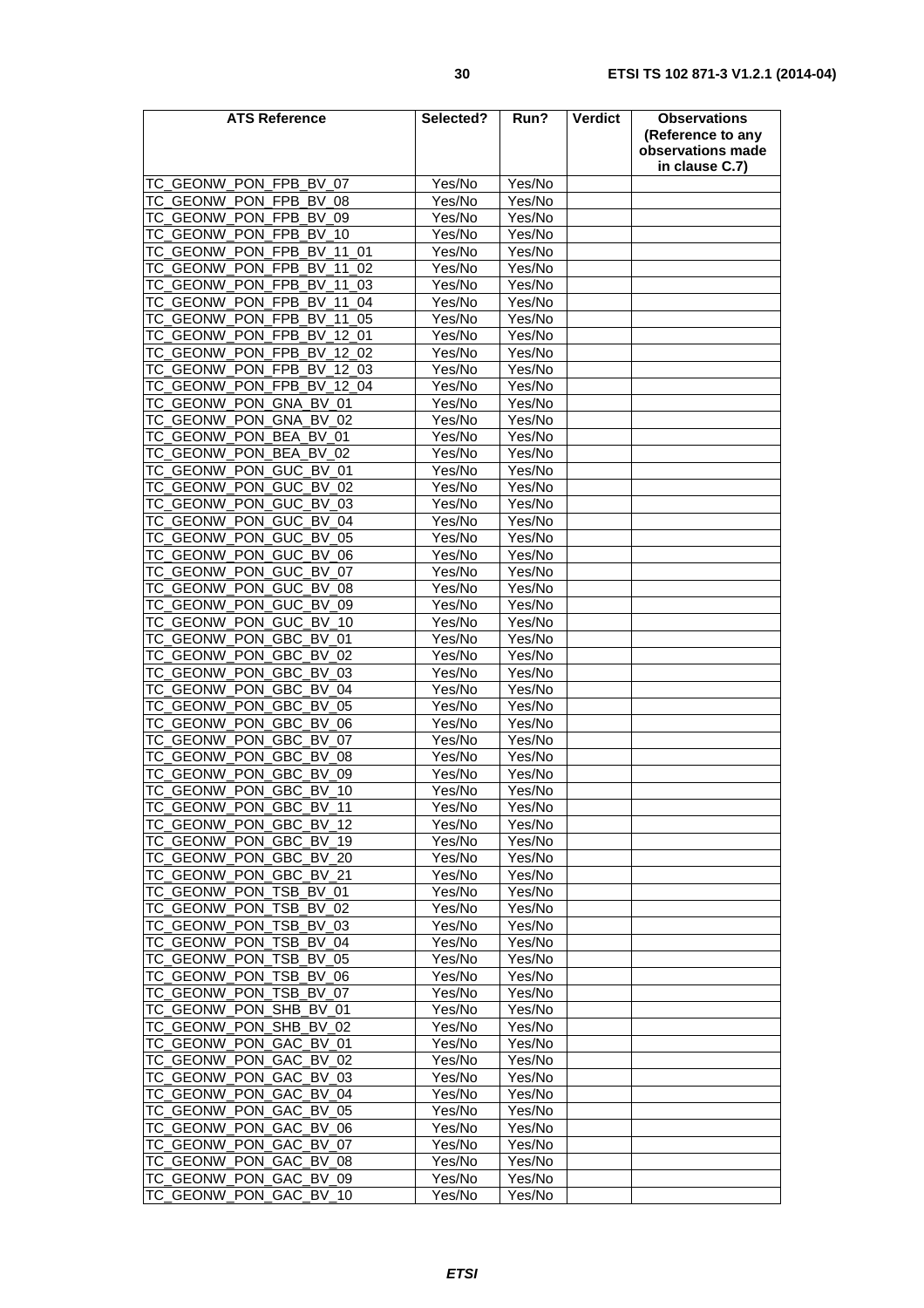| <b>ATS Reference</b>    | Selected? | Run?   | <b>Verdict</b> | <b>Observations</b><br>(Reference to any<br>observations made<br>in clause C.7) |
|-------------------------|-----------|--------|----------------|---------------------------------------------------------------------------------|
| ITC GEONW PON GAC BV 11 | Yes/No    | Yes/No |                |                                                                                 |
| TC_GEONW_PON_GAC_BV_12  | Yes/No    | Yes/No |                |                                                                                 |
| TC_GEONW_PON_BAA_BV_01  | Yes/No    | Yes/No |                |                                                                                 |
| ITC GEONW PON BAA BV 02 | Yes/No    | Yes/No |                |                                                                                 |
| TC GEONW PON BAA BV 03  | Yes/No    | Yes/No |                |                                                                                 |
| TC GEONW PON BAA BV 04  | Yes/No    | Yes/No |                |                                                                                 |
| ITC GEONW PON BAA BV 05 | Yes/No    | Yes/No |                |                                                                                 |
| TC GEONW PON BAA BV 06  | Yes/No    | Yes/No |                |                                                                                 |
| TC_GEONW_PON_BAA_BV_07  | Yes/No    | Yes/No |                |                                                                                 |
| TC GEONW PON BAA BV 08  | Yes/No    | Yes/No |                |                                                                                 |
| TC_GEONW_PON_BAA_BV_09  | Yes/No    | Yes/No |                |                                                                                 |
| TC_GEONW_PON_BAA_BV_10  | Yes/No    | Yes/No |                |                                                                                 |
| TC_GEONW_PON_BAA_BV_11  | Yes/No    | Yes/No |                |                                                                                 |
| TC GEONW PON BAA BV 12  | Yes/No    | Yes/No |                |                                                                                 |
| TC_GEONW_CAP_LOS_BV_01  | Yes/No    | Yes/No |                |                                                                                 |
| ITC GEONW CAP FPB BV 01 | Yes/No    | Yes/No |                |                                                                                 |
| ITC GEONW CAP FPB BV 02 | Yes/No    | Yes/No |                |                                                                                 |

#### $C.7$ **Observations**

Additional information relevant to the technical content of the PCTR is given here.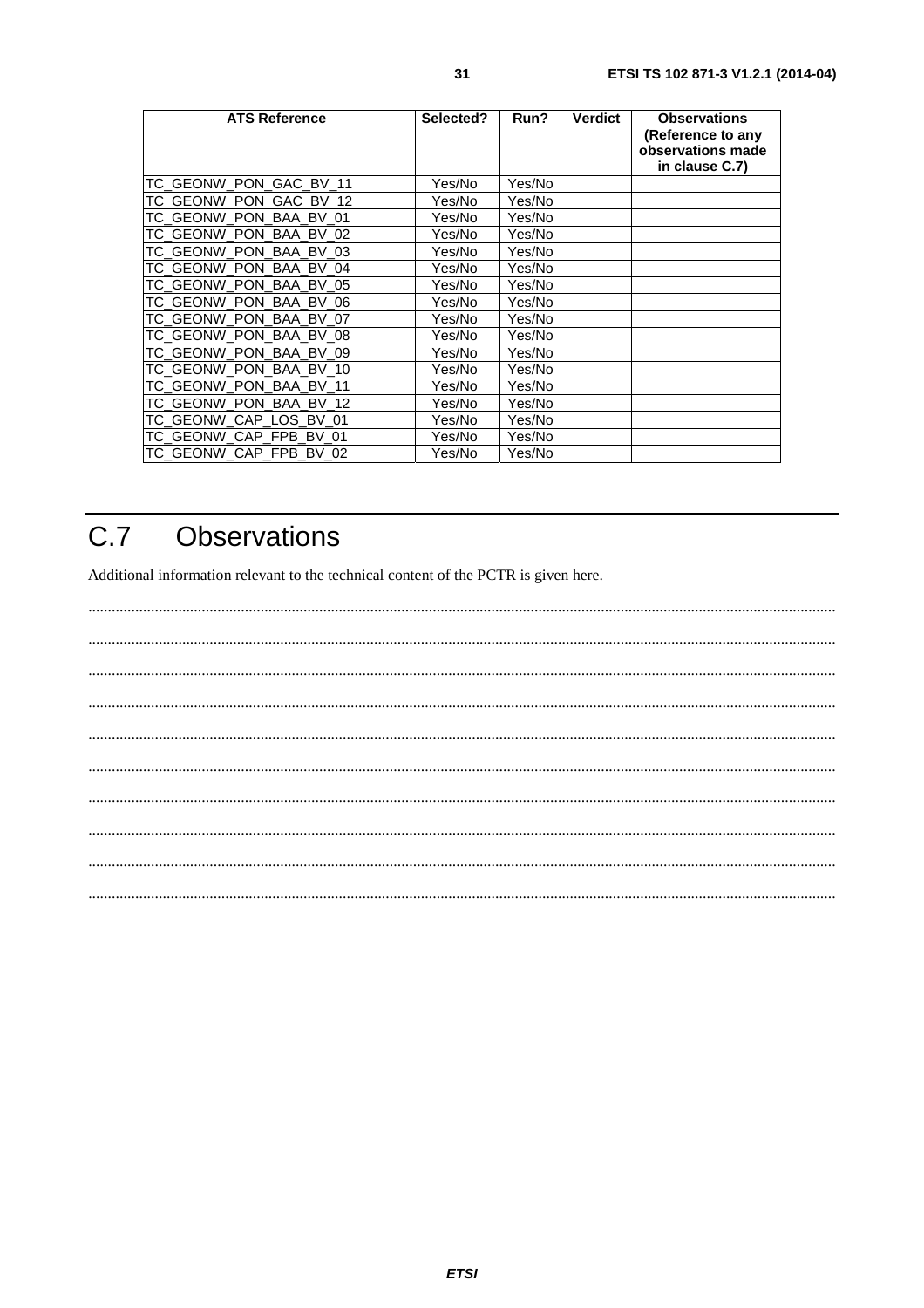## Annex D (informative): Bibliography

ETSI TS 102 871-2: "Intelligent Transport Systems (ITS); Testing; Conformance test specifications for GeoNetworking ITS-G5; Part 2: Test Suite Structure and Test Purposes (TSS & TP)".